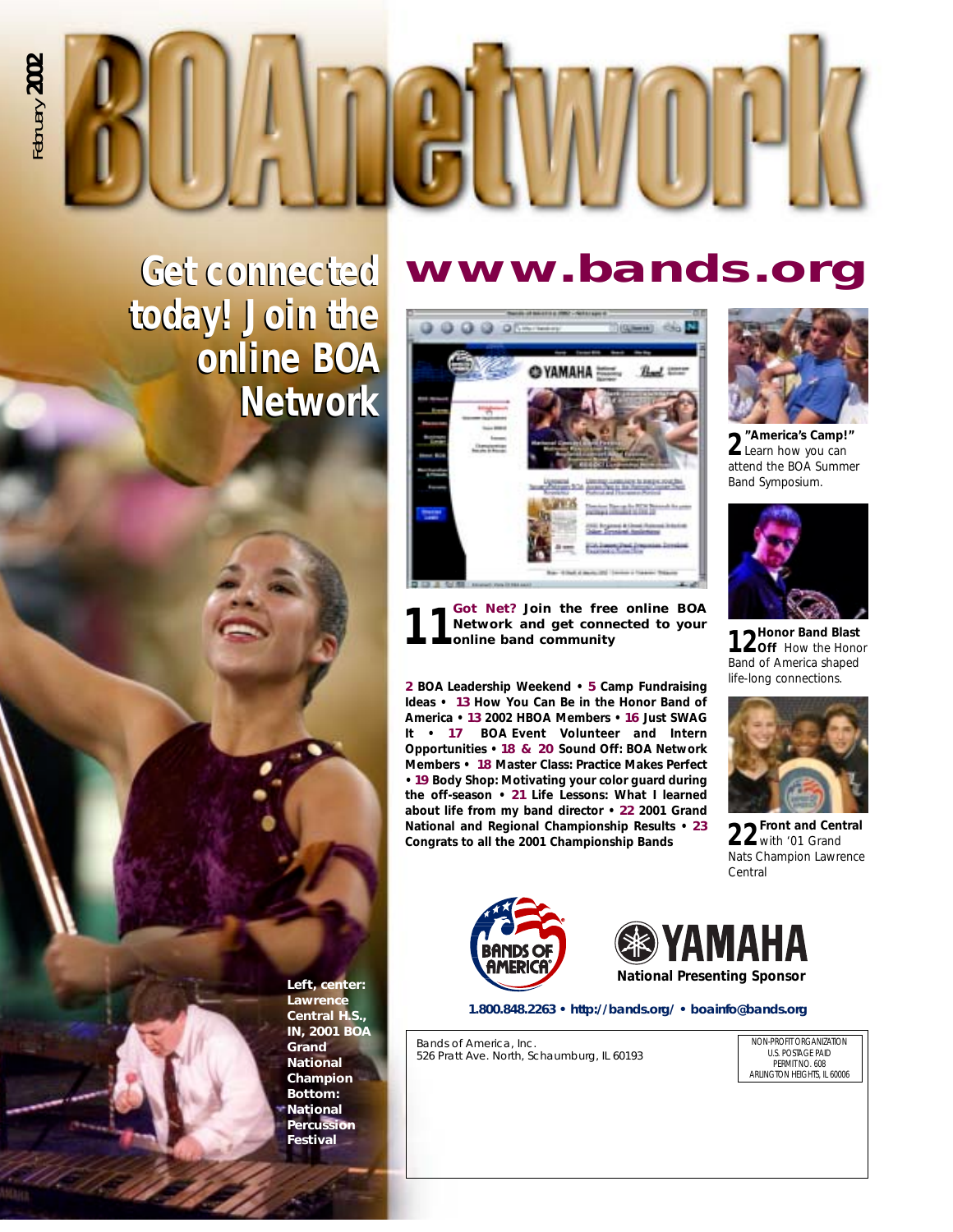# "America's Camp"

#### **Summer Band Sumposium Presented by ®**

**June 24-29, 2002 Illinois State University, Normal, IL Leadership Preview Weekend June 22-23**

**I** t's about leadership, excellence and inspiration. It's the **ultimate summer experience for high school band students.**

Every faculty member, class and performance is designed to unleash the potential within every participant. Enrollment is limited to the first 1,600 students to apply.

- **National faculty:** broaden your horizons with learning from a world-class faculty who encourage students to grow not only as musicians and performers, but also as individuals.
- **National camp:** interact with fellow band members from other bands across the country.
- **BOA national standards** mean you can be assured the very best available resources.
- **Campus experience:** we offer a safe away-fromhome collegiate experience for students who will soon embark in higher education.

#### **Leadership is the theme**

Leadership and personal development have always run throughout the BOA Symposium. Every student will participate in leadership and personal development workshops both inside the classroom and in interactive outdoor team-building sessions.

#### **How to Register**

Enrollment is open to all high school band students, directors, college music education majors and even band boosters (see page 3 for Booster Workshop information). A student registration form is included in this newsletter, or visit online at **www.bands.org for info updates and to download applications.**

#### **All-State Player Discount**

BOA is offering an additional \$20 off the Early Bird Discount price for All-State Concert and Jazz members who enroll in camp by **March 30, 2002** in the Concert, Jazz or Percussion areas of the Symposium.

This is our way to reward your All-State accomplishments! By enrolling by March 30, All-State band members can deduct \$20 off the Early Bird price. Completed application MUST be accompanied by the letter of acknowledgement or acceptance into the All-State ensemble.

#### **What are campers saying about the Summer Band Symposium?**

"It is probably one week of my life that I will never EVER forget. When they say "Positively lifechanging experience," it is 110% correct." **Brenton Henry Glendale H.S., MO**

"Spending time with 1600 students with a common interest was incredible!" **Kristen Johnson JJ Pearle H.S., TX**

"I not only grew and learned about music, but also about people and leadership. I learned a lot of valuable things I will always need in life." **Erin Maurer Grand Rapids H.S., MN**

"The members of the staff and the volunteers of BOA ignite inspiration in people 24 hours a day. Somwhere in the midst of

all the inspiration you are able to find your own key to success." **Alison MacDonald**

#### **Willaim S. Hart H.S., CA**

"Bands of America is a unique opportunity ot learn form the best teachers in their field, and work with the most promising young leaders of this generation." **James Atkin Saratoga H.S., CA**

"The students who attend become the most valued leaders of ourband." **Greg Forton, Director Hortonville H.S., WI**

"BOA stimulates, educates, and motivates. It's simply the best camp out there." **Chad Dean, Director O'Neill H.S., NE**

**"Expect the best, receive even better."**

**Jeff Gallant**

**University of**

**Massachusetts**

**Amhurst, MA**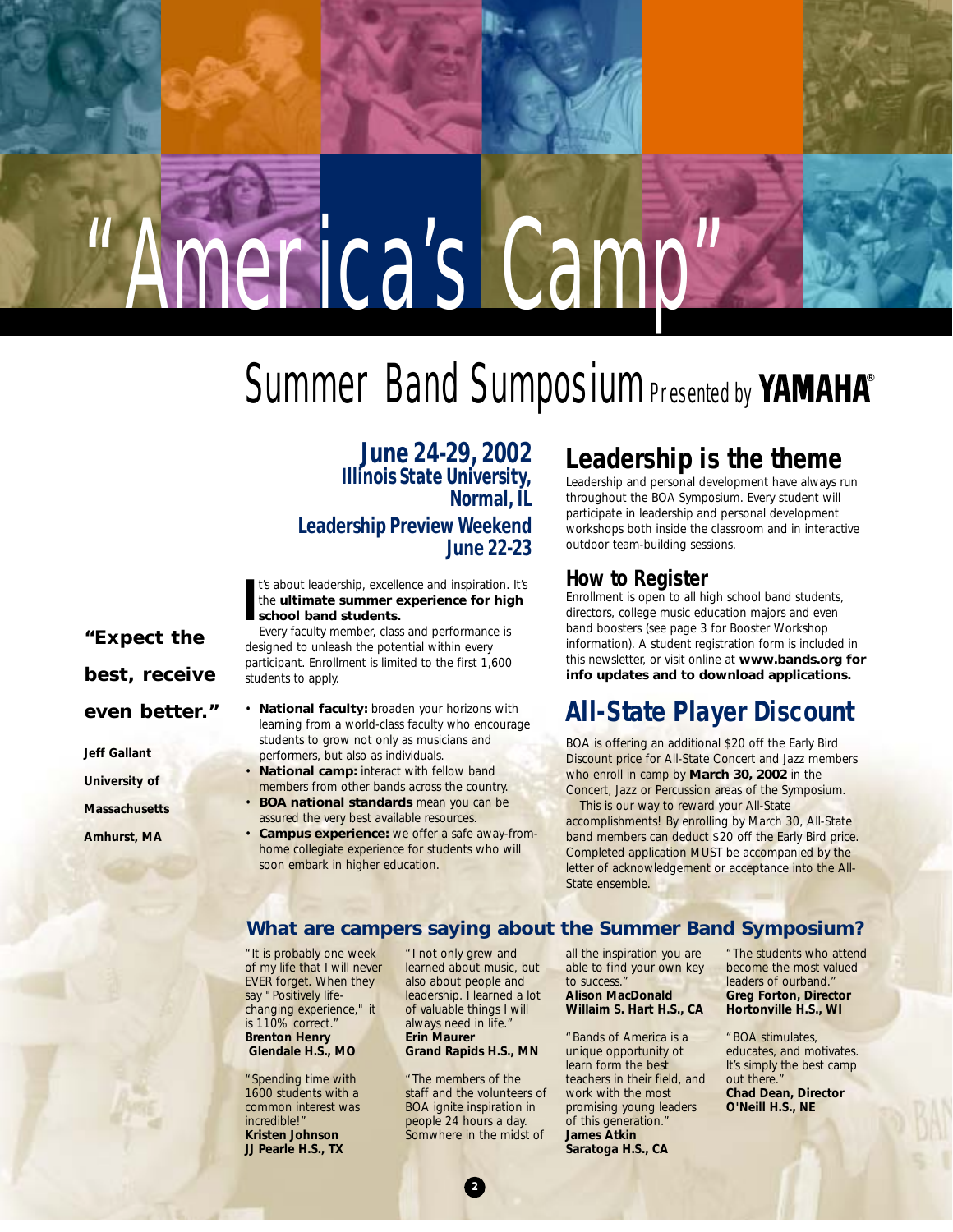

#### **Booster Workshop June 27-29, 2002**

#### **America's Camp for Band Boosters and Parents!**

**Bands of America presents the only comprehensive workshop for band boosters in the nation. Coordinated by Richard Lee, President and Founder of Boosters By Design. Like the rest of the Summer Symposium, the focus of the Booster Workshop is effective leadership.** 

**From start to finish, the booster workshop will examine aspects and details of creating and operating effective booster club organizations with topics like:**

- **• Let's Get Organized**
- **• The World Wide Web & Your Band**
- **Working with Administration**
- **• Chaperone/Volunteer Do's & Don'ts**
- **• Unified Booster Programs**
- **• Legal Issues for Boosters • Budgets & Fundraising**
- **Trips & Competition Planning**
- **• By-Laws & Business Plans . . . and more.**



**2001 DCI World Champion The Cavaliers will perform at the 2002 BOA Summer Band Symposium.**

### **Concerts & Performances**

**T** he ultimate BOA experience includes world-class concerts and performances as part of the Symposium curriculum for all participants. You will enjoy a variety of performances featuring a wide range of genres of musical and pageantry. The 2002 Concert Series will include:

#### **Yamaha Young Performing Artists**

Yamaha and Bands of America are proud to present the awards concert of the 2002 Yamaha Young Performing Artists



winners. The Yamaha Young Performing

Artist program is designed to provide early career recognition for outstanding young musicians in the United States. Hundreds of applicants ages 16-21 apply annually and undergo a rigorous taped audition process for a panel of national celebrity musicians. Winners join a total of over 100 other winners since the program's inception in 1989. Many winners have received scholarships to prestigious universities and conservatories, or are playing professionally with major jazz groups and top symphony orchestras.

#### **DCI Central Illinois Summer Music Games**

Enjoy the incredible excitement of the DCI Summer Music Games, Thursday, June 27. This is a unique chance to witness an early season show with six of the 2001 DCI World Championship Finalists. A highlight for the BOA campers! Featuring in 2002:

**The Cavaliers Glassmen Phantom Regiment Blue Knights Southwind Pioneer Bluecoats Troopers**



**Exciting new concerts and performing groups will be confirmed in the coming weeks. Check www.bands.org for the latest information.**

### **Take the Lead**

**Leadership Preview Weekend June 22-23, 2002 Illinois State University**

Part of the Summer Band Symposium

Start your BOA week with the **Leadership Preview Weekend, June 22-23.** This intense, exciting, positively life-changing experience is for drum majors, section leaders, color guard captains, band officers and student leaders. The Leadership Team includes **Fran Kick** (see article page 6, **Frank Crockett** and **Tim Lautzenheiser.**

#### **Who should attend:**

Section leaders, band officers, drum majors, and all students with aspirations to become leaders of their bands and in life.



#### **What you will learn:**

The Student Leadership Workshop focuses on the aspects of leadership dealing with:

- •Attitude development
- •Communication Skills
- Personal responsibility
- Positive role modeling

•Sensitivity in working with peers

- •Understanding of selfmotivation
- Responsibility assessment
- Action plans to achieve group goals

The emphasis is on self-development in order to properly lead others to a higher level of group attainment. While many leadership workshops dwell on the leader's control over the followers, the BOA Leadership workshop encourages the growth of the group via a nurturing of agreed-upon organizational values that establishes a solid foundation for positive growth in every aspect of the band program. **Application is in this newsletter!**

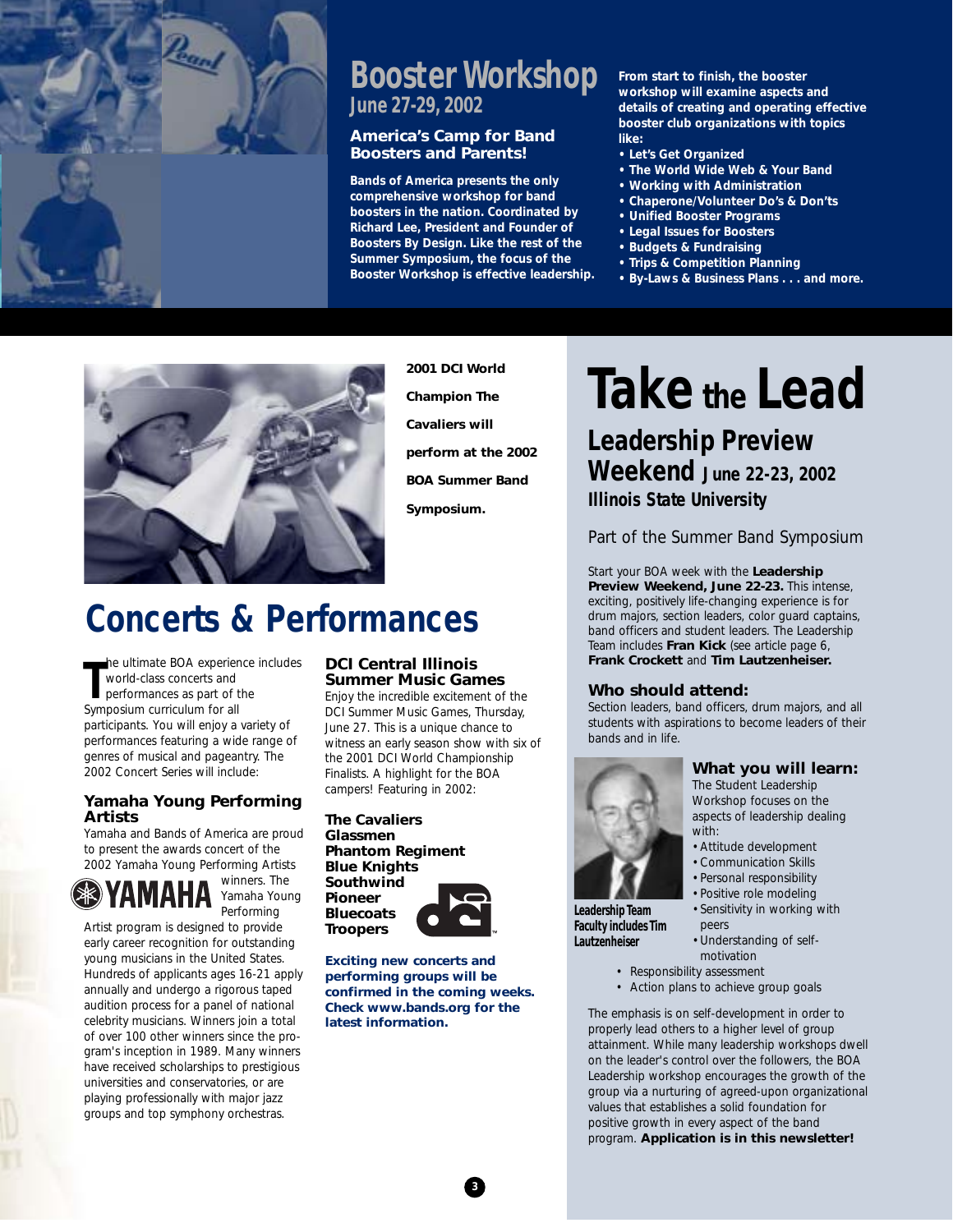

**Steve Steele** Illinois State University **BOA Concert Band Coordinator**



**Lou Fischer** Capital University **BOA Jazz Coordinator**

#### **2002 Concert Band Conductors**



**John Whitwell** Michigan State University



**John Lynch** Northwestern University



**Richard Crain** Midwest Clinic Board

#### **Concert Band**

The Concert Band track at BOA offers you more than just a setting of full band rehearsals. One of our strengths is exposing you to unique learning opportunities, regardless of your level. You'll receive:

- Exposure to nationally-renowned conductors.
- Chamber or theory exposure.
- Exposure to new quality literature to stretch your abilities.
- Master classes with inside info and tips for better performance on your instrument including: how to practice, tone quality, playing in tune in the section, sight-reading/how to sight read, instrument care, reed choice and reed-making for reed instruments, proper embouchure and more.
- The chance to play with different students from around the nation, sharing your focus on musicmaking.

#### **Jazz Band**

Our Jazz program is all about hands-on learning. You'll learn:

- The specifics of your instrument, and techniques to improve individual performance immediately through masterclasses with the jazz faculty.
- How to accomplish musical results through timemanaged, focused rehearsals.
- ...with and from other musicians in your own age group, from all over the country.
- How to focus your time in the practice room.
- About improvisation and theory resources, specific to your level, that will enable you to continue the learning process after you leave camp.
- The history of jazz music.
- Potential opportunities in higher education and career tracks in the music field.
- Techniques that address the three learning skills: aural/oral, visual, and tactile.

#### **Colorguard Flag, Rifle, Sabre**

Nothing compares to this

comprehensive, national-level experience. At camp, you'll be work with many first rate clinicians, not just one. You'll participate in leadership classes and are exposed to more than one style. Video tape critiques, clinics, and observations with top drum corps guards offer exposure that expands your

knowledge and understanding.

BOA's world-class world class faculty and classes are for all levels. We are constantly improving and changing the curriculum to keep it fresh and current for returning campers. Features:

- "Master Class" for advanced students offers intensive instruction in all areas of color guard.
- You'll learn from some of the finest color guard educators in the world, chosen not only because of *what* they teach but *how* they teach.
- You'll meet other talented colorguard leaders from around the U.S. and the world and share ideas and experiences to take home to your own band.
- Extensive and intensive instruction and technique

**4**

**Larry Rebillot BOA Color guard Coordinator**



• Hands on experience from talented young performers from top drum and bugle corps and performing groups.



#### **Percussion Marching, Concert, Drumset**

You'll experience the full spectrum of percussion with experts on all major instruments. Choose from three Tracks: Marching, Drumset or Percussion Ensemble.

• Play, play, play! Perform with other percussionists from around the country in rehearsal and concerts led by some of the finest

**James Campbell** University of Kentucky **BOA Percussion Coordinator**

- percussion educators in the country. • Attend concerts by world renowned artists.
- Get the latest info on new instruments and accessories and what they need to know in order to use them.
- Get the inside scoop on how to successfully prepare a scholarship audition for college!
- Customization–Customize your own schedule choosing the elective sessions *you* want–Latin Percussion, Concert Percussion, Drum Set, Electronics, and more!

#### **Marching Band**

The Marching Band Track at BOA is unique: a place for new or younger marchers to learn skills, and a place for veteran band members to refine skills and learn new, cutting-edge techniques. Combined with leadership for all students, the Marching Band track will send you home charged up and ready to go!

#### **Led by the directors and staff of two of America's finest marching bands!**

BOA is proud to announce the marching band faculty of **Kevin Schuessler, Center Grove H.S., IN** and **Richard Saucedo,**

**Carmel H.S., IN,** with their team of teaching staff and designers. You'll get the unique opportunity to work directly with the directors and staff of two of America's finest bands, Carmel H.S., the 2001 Class AAA National

Champion and a two-time 2001 Regional Champion, and Center Grove H.S.,

2001 BOA Grand National Finalist, Regional Champion and past Grand National Champion.

#### **What will you get out of the Marching Band Track?**

• Enhanced understanding and abilities in the activity of marching band learned through working with a core staff of directors and designers.



**Kevin Scheussler (left), Center Grove H.S., IN and Richard Saucedo, Carmel H.S., IN,**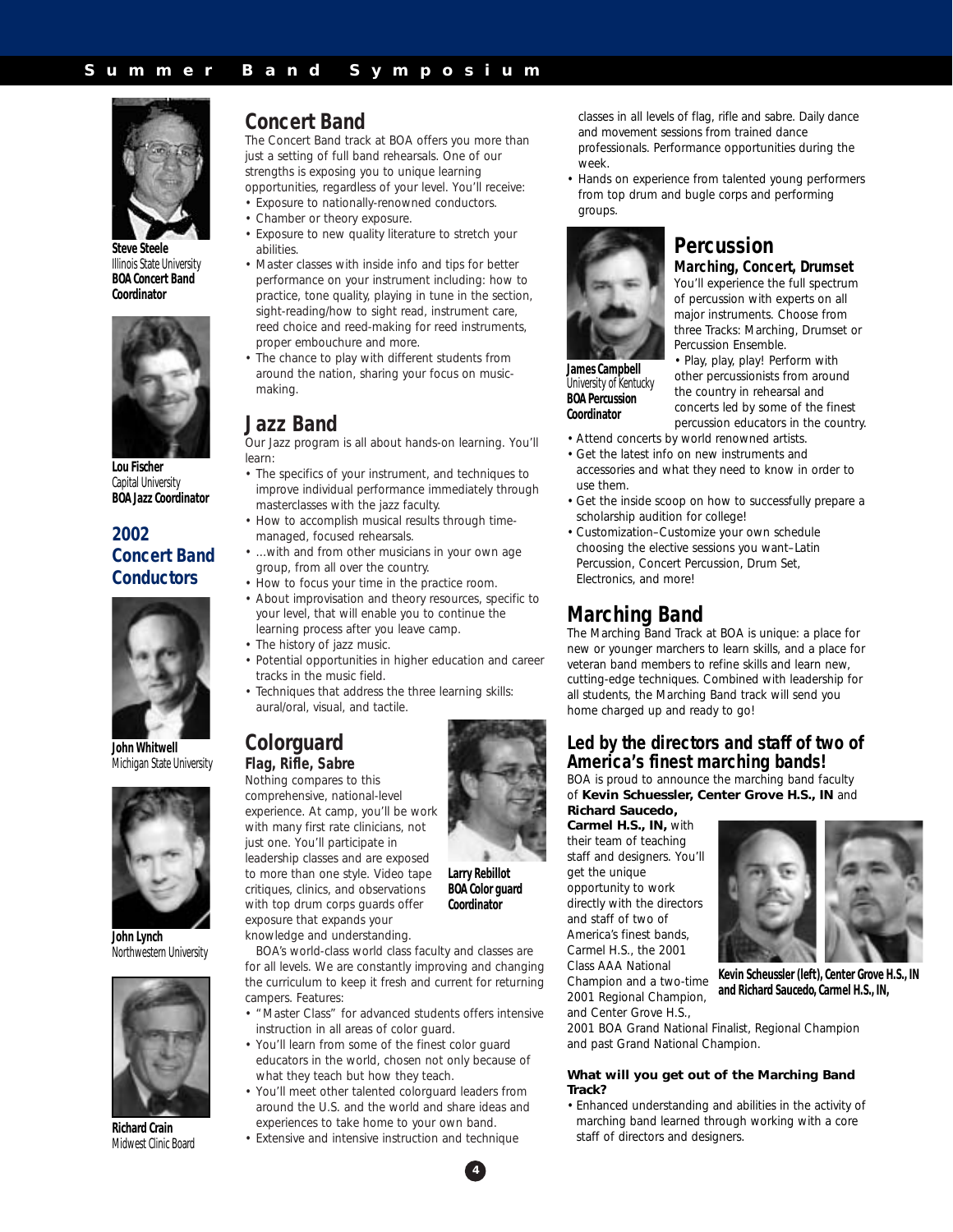- Participation in a well-balanced and successful process of learning,executing and performing a show within the week.
- Question and answer time with the staff for better understanding of how these techniques may relate in your own school environment.
- Depth of explanation and practical application of proven marching fundamentals.
- Exposure to the evening concert series, whether it is Top 12 DCI corps at the drum corps contest or invigorating professionals on stage.
- Enjoy being with a group of students that are committed and interested in excelling in this art form.



#### **George N. Parks Drum Major Academy**

While there are other drum major camps, only Bands of America offers drum majors a full week of George N. Parks, plus the unmatched full BOA Symposium experience. It's the ultimate training for drum majors! The drum major curriculum covers

marching and conducting techniques, communication and leadership skills, and teaching tools. The philosophy behind the program is to provide drum major students and band leaders with a foundation in all these areas so they may return to their schools as a valuable supportive asset to their band directors. Students work closely with both Professor Parks and his staff. Each individual's marching and conducting is evaluated through the use of video tape. Students do not learn conducting routines. Emphasis is placed upon a clear concise beat pattern within a variety of time signatures and tempos. From large lecture settings to small groups of 5-6, students gather valuable information as they work to develop their teaching techniques, as well as a positive 'how to teach' approach.

#### **Fees & Registration**

**Fees include** housing Monday night, June 24– Saturday afternoon, June 29.The Symposium ends at 3:00 pm Saturday, June 29. Leadership Preview Weekend student housing includes Saturday, June 22–Sunday, June 23.

**Registration** is Monday, June 24 from 8:30 am to 12 noon. Concert Band, Jazz Band, Percussion and Colorguard placement hearings start at 8:00 a.m.; an exact schedule will be sent upon enrollment. Registration for the Leadership Preview Weekend starts at 8:30 am Saturday, June 22.

**Supervision and Medical Staff:** The SWAG Team is a dedicated team, hand-picked by Bands of America after an extensive application and evaluation process. They supervise students at all times and hold nightly floor meetings and bed checks. A staff of medical personnel is on call 24 hours a day and all students have access to local and regional health services.

**Transportation:** Participants are responsible for their own transportation to ISU. Shuttle service is available for an additional fee from the Bloomington/Normal and Peoria airports and the Normal bus and train stations.

| <b>Symposium Fees</b>                                        | by 3/30 | 3/30-5/18 |
|--------------------------------------------------------------|---------|-----------|
| Student Full Week                                            | \$385   | \$425     |
| Student w/ Leadership                                        | \$570   | \$610     |
| Leadership only                                              | \$270   | \$270     |
| Collegiate                                                   | \$415   | \$450     |
| Director                                                     | \$525   | \$625     |
| After 5/18, add \$50 late registration fee to all full fees. |         |           |

### **Show me the money! How can I go to camp if I can't afford the trip?**

#### **by Morgan Henington**

**Y** ou have the desire to go to camp, but not the money? Here's some advice on how to get funding from resources you might not think of everyday…the companies and stores in your communities!

Your city or town is no doubt a part of a Chamber of Commerce. A Chamber of Commerce is a local association of business people organized to promote the welfare of their community, especially its commercial interests. Each Chamber of Commerce usually has an elected board of directors, and its work is done through committees. Do some investigation on your Chamber to see if any board members have a special interest in band or youth performance. You just might be able to find an ally on the board to fund a scholarship(s) to Camp through the Chamber.

Research businesses in your area that would be ideal to approach to help fund your trip to BOA. Banks, grocery stores and pharmacies are the perfect places to start with. These organizations want the positive p.r. and association with local residents. What better way to support the community you serve than by helping a student attend a "positively life-changing" event like the BOA Symposium? Your local Chamber will have the contact names you'll need when fund-raising for yourself. Keep in mind that many larger retail outlets may have to

**5**

check with their corporate headquarters before granting money, so start your search early.

Sponsorship letters are a great way to fundraise individually. Write a little bit about yourself and the opportunities that await you at camp. Make copies of that letter and add the letter from BOA (download at bands.org/events/ssy) and send to relatives, doctors, and everyone you and your parents know. A \$10 donation may not seem like a lot of money, but multiply that by ten or more people and the result can be well worth the time and effort. The more letters you send out, the greater response you will get.

Some local companies may not have money to sponsor you, but their services could be of use. too! Ask a local restaurant if they would be willing to host a fundraising night, where a certain percentage of that night's earnings would go to your program. Pass out fliers and alert the whole community about the event. It's a great draw for the restaurant, and a great fundraiser for you.

Camp jars" are another idea that may turn profitable. Decorate a jar or can with a slit at the top and decorate it as you wish. Place a card on it to "Fund my Trip to the BOA Summer Symposium." Ask local music retailers or even gas stations to place them by their registers to catch loose change from their customers. Pennies add up to dollars, and those dollars can cover

your tuition and housing for camp.

How about a group fundraiser for you and your friends who are going to camp? There are always car washes and bake sales, but what about a raffle or golf tournament? A raffle will require you to approach businesses for prizes. Most stores or banks will have some sort of extra merchandise that can be used for this purpose. All you have to do is ask and present your case.

A golf tournament will be more involved than other fund-raisers, but the end result can be substantial. Find a local public golf course or country club that supports your efforts to attend the Symposium and set a date for your tournament. Invite the public to golf for \$10-20 a person, with all proceeds going to your trip to the Symposium. Hang posters promoting the event and post listings in your local paper's community section.

Remember to thank your supporters. Write a personal letter of thanks after the event to every individual and organization who helped fund your trip. Tell them about your experiences and if you plan to attend camp the following year, ask them to consider donating to your cause again. If you are graduating, encourage your supporters to help fund other students from your school next year.

Have new ideas or success stories? What more ideas on personal fundraising? Visit Your Voice in the BOA Network at www.bands.org/network/

Not a BOA Network member yet? It's free and easy, just sign up today at bands.org/network.

*Morgan Henington is BOA's Marketing Manager. She is a graduate of the Marian Catholic H.S. Band, IL and of Illinois State University's Communications Department.*

وجحتهم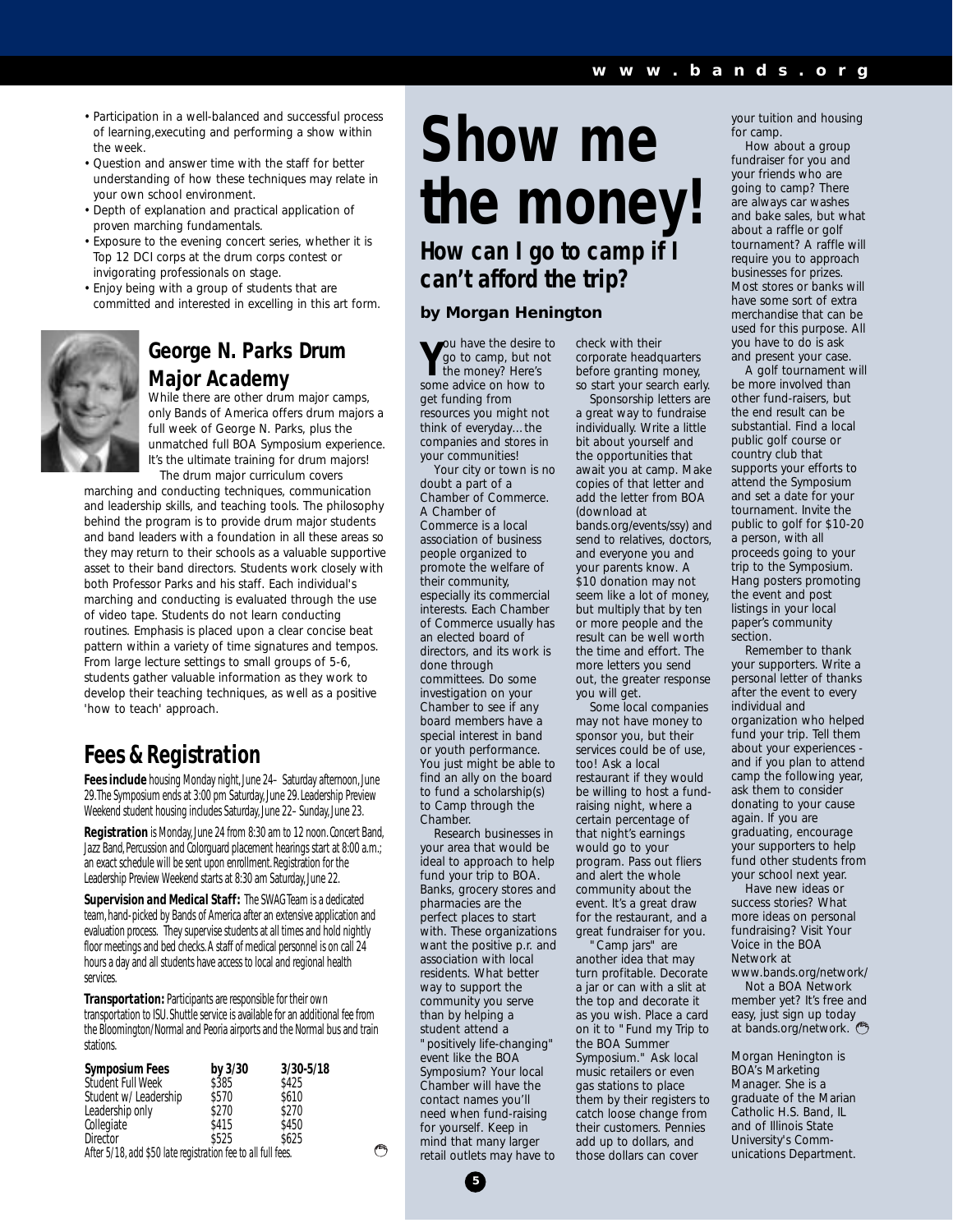#### **Summer Band Symposium**

#### There's an expression<br>that "What you do<br>screams so loudly I here's an expression that "What you do cannot hear what you're saying!" Too many times leaders can talk the talk, but when it comes time to walking the walk... well... let's just say they have a tough time living up to their words. Any inconsistency between what a leader supposedly believes in, values, or expects in others and their own example - creates a sense of conflict, a lack of congruency which tends to destroy credibility, respect, and trust within a group.

"If you say what you mean and you mean what you say, then you must do what you believe and believe what you do to be true to the you that is YOU!"

One of the biggest challenges when it comes to maintaining congruence relates to the leaders' focus on themselves vs. the group. Sometimes leaders actually emerge, come to the front, or take the lead because they only see a benefit for themselves. What motivates them might be a selfish reason such as: "It'll look good on my resume. I'll get to call the shots! I won't have to do anything except tell other people what to do and when to do it. I want the

## **with words and action! KICKIN' IT IN**

#### **by Fran Kick**

attention, glamour & glory of being in charge!" Can you think of other selfish reasons that some people want to be leaders?

This kind of attitude where the predominant theme of a leader is "What will I get out of it?" or "What's in it for me?" sets up an "I/Me" kind of vision in the eyes of the leader. The leader is perceived by the group as only doing what's good for the individual leader rather than for the entire organization. The only mission the leader seems to be on is one for his or her own ego gratification. Extrinsically or intrinsically, no matter what the motive, it always seems to be for the benefit of the leader and not necessarily of the group. Taken to an extreme this kind of attitude can actually prevent the group or organization from being successful because the leader's only worried about one thing... himself or herself - numero uno!

"When science finally locates the center of the universe, some people will be surprised to learn they are not it!" --Anonymous

"Avoid having your ego so close to your position." --Colin L. Powell/U.S. Secretary of State

We've all heard the expression before that there is no "I" in the word "team!" Leaders who succeed are consistently committed to doing what's best for the group, not just themselves. There's a clear "We/Us" emphasis about the way they do things. They go above and beyond to make things happen, focusing their efforts on what strengthens the group's collective energy towards a unifying goal or mission. Who can you think of who exemplifies this kind of leadership perspective?

Leadership is a "We/Us" game in a sometimes "I/Me" world!

There's no question that it is harder to develop commitment within a group when a leader or member has an "I/Me" approach to everything they do. Commitment, like anything else in a process, evolves from everyone within the group (i.e. not just the leader). It requires the physical and mental investment of time, effort and energy

**6**

from everyone in the organization. Even though every member has various reasons for participating in the group, commitment brings them together in spite of any differences. Leaders commit to completion. Their "followthrough" is an attribute of persistence and perseverance. Remember actions do speak louder than words, so always  $\ell^{\approx}$ KICK IT IN!

*© 2001 Fran Kick. Used with permission from Fran's book KICK IT IN & TAKE THE LEAD! which is available at http://www.kickitin.com/ takethelead.html*

**"A champion is someone drenched in sweat and bent over in exhaustion when no one is looking."**

*Mia Hamm's college soccer coach, on a note he wrote to her after he saw her practicing alone one early morning.*



FRAN KICK motivates himself to KICK IT IN! An educational consultant, author and certified speaking professional, Fran is the creator and presenter of KICK IT IN. Since taking an educational leave of absence from teaching, he has developed his part time speaking adventure into a full time mission and presents over one hundred programs every year across the U.S. to thousands of students plus the many people who work with them. From fifth grade students to Fortune 500 professionals Fran Kick always KICKs IT IN! For more information and resources please go to http://www.kickitin.com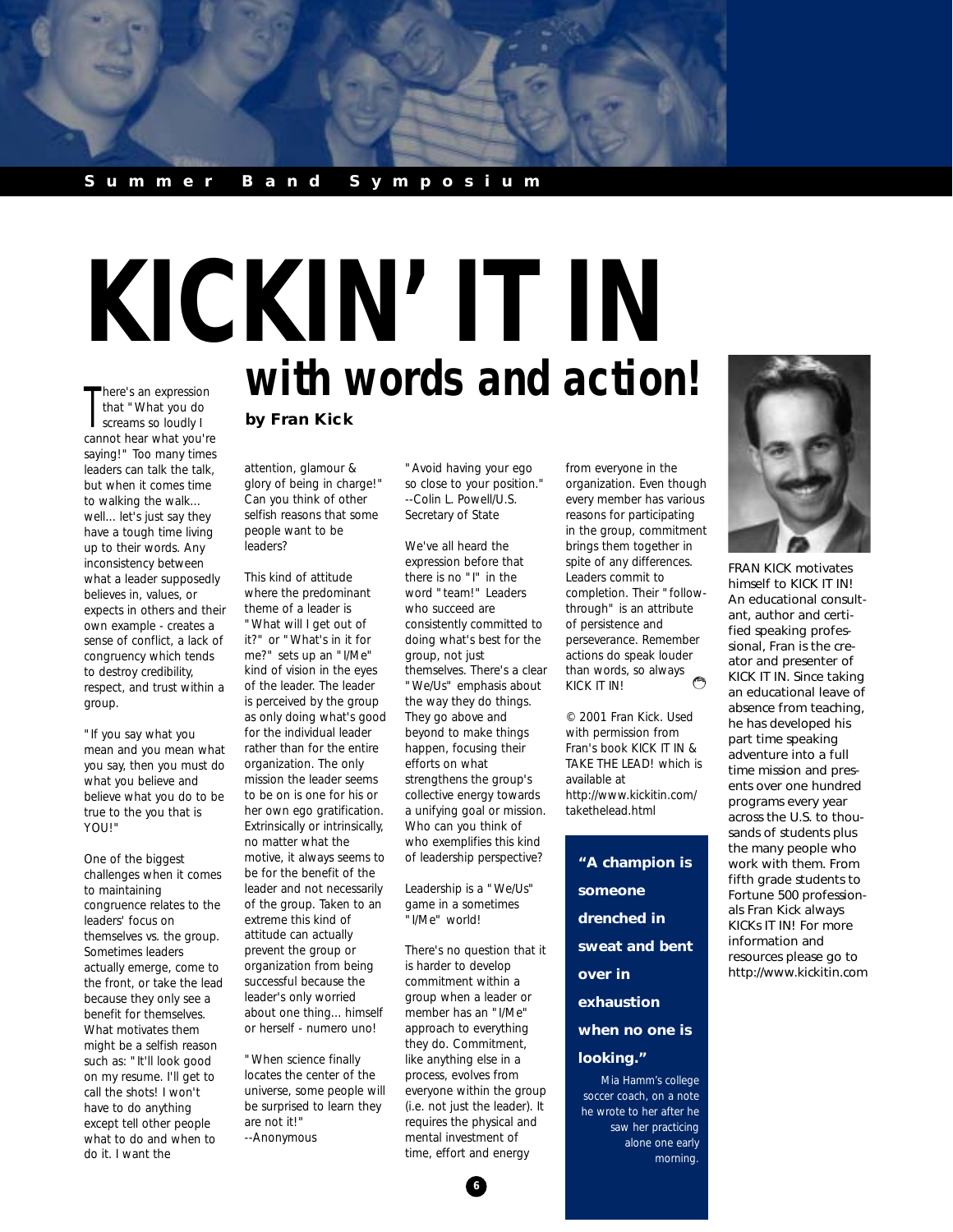

### 2002 Summer Band Symposium **Student & Leadership**

|            | <b>FOR OFFICE USE ONLY</b>                                                                                                                                                                                                                         |
|------------|----------------------------------------------------------------------------------------------------------------------------------------------------------------------------------------------------------------------------------------------------|
| Date       |                                                                                                                                                                                                                                                    |
|            | $\text{Acct} \#$<br>Amt: and a series of the series of the series of the series of the series of the series of the series of the series of the series of the series of the series of the series of the series of the series of the series of the s |
| Record $#$ | Date Entered                                                                                                                                                                                                                                       |

*jan02 newsletter*

*Please read this form carefully; photocopy completed application for your records. Please note: students may now register for both the Full Week and Leadership Workshop on this one form (there is no separate regis-tration form for Leadership). Registration deadline with this form is May 18, 2002.*

#### YAMAHA National Presenting Sponsor

**Monday, June 24, 1:00 pm - Saturday, June 29, 3:00 pm • Illinois State University, Normal, IL**

*NOTE: On-site registration begins at 8:30 am Monday; Concert, Jazz, Percussion, Colorguard placement hearings begin at 8:30 am. (Other areas, no placement hearings.) This form must be postmarked by May 18, 2002 to register without a late fee.*

| <b>Student Information</b>                                                                                                                                                                                                                                                                                                                                                                                                                                                                                                                                                                                                                              |                                                                                                                                                                                                                                                                                                                            |                                                                                                                                                                                                                                                   | <b>School Information</b>                                                                                                                                                                                                                                   |                                                                                                                                                                                                   |                                                                                                                                                                                                                                                                                                                                                                                                                        |  |
|---------------------------------------------------------------------------------------------------------------------------------------------------------------------------------------------------------------------------------------------------------------------------------------------------------------------------------------------------------------------------------------------------------------------------------------------------------------------------------------------------------------------------------------------------------------------------------------------------------------------------------------------------------|----------------------------------------------------------------------------------------------------------------------------------------------------------------------------------------------------------------------------------------------------------------------------------------------------------------------------|---------------------------------------------------------------------------------------------------------------------------------------------------------------------------------------------------------------------------------------------------|-------------------------------------------------------------------------------------------------------------------------------------------------------------------------------------------------------------------------------------------------------------|---------------------------------------------------------------------------------------------------------------------------------------------------------------------------------------------------|------------------------------------------------------------------------------------------------------------------------------------------------------------------------------------------------------------------------------------------------------------------------------------------------------------------------------------------------------------------------------------------------------------------------|--|
|                                                                                                                                                                                                                                                                                                                                                                                                                                                                                                                                                                                                                                                         |                                                                                                                                                                                                                                                                                                                            |                                                                                                                                                                                                                                                   |                                                                                                                                                                                                                                                             |                                                                                                                                                                                                   |                                                                                                                                                                                                                                                                                                                                                                                                                        |  |
| M.L.<br>First Name<br>Last Name<br>First Name for Name Badge                                                                                                                                                                                                                                                                                                                                                                                                                                                                                                                                                                                            |                                                                                                                                                                                                                                                                                                                            |                                                                                                                                                                                                                                                   | School Name                                                                                                                                                                                                                                                 |                                                                                                                                                                                                   |                                                                                                                                                                                                                                                                                                                                                                                                                        |  |
| E-mail address                                                                                                                                                                                                                                                                                                                                                                                                                                                                                                                                                                                                                                          |                                                                                                                                                                                                                                                                                                                            |                                                                                                                                                                                                                                                   | School Street Address                                                                                                                                                                                                                                       |                                                                                                                                                                                                   |                                                                                                                                                                                                                                                                                                                                                                                                                        |  |
| Home Address                                                                                                                                                                                                                                                                                                                                                                                                                                                                                                                                                                                                                                            |                                                                                                                                                                                                                                                                                                                            |                                                                                                                                                                                                                                                   | City, State, Zip                                                                                                                                                                                                                                            |                                                                                                                                                                                                   |                                                                                                                                                                                                                                                                                                                                                                                                                        |  |
| City, State, Zip                                                                                                                                                                                                                                                                                                                                                                                                                                                                                                                                                                                                                                        |                                                                                                                                                                                                                                                                                                                            |                                                                                                                                                                                                                                                   |                                                                                                                                                                                                                                                             | Band Director (Is this director the primary Director at the school listed above?) $\Box$ Yes $\Box$ No                                                                                            |                                                                                                                                                                                                                                                                                                                                                                                                                        |  |
| Area Code/Home Phone                                                                                                                                                                                                                                                                                                                                                                                                                                                                                                                                                                                                                                    | Area Code/FAX #                                                                                                                                                                                                                                                                                                            |                                                                                                                                                                                                                                                   | Band Director Email address                                                                                                                                                                                                                                 |                                                                                                                                                                                                   |                                                                                                                                                                                                                                                                                                                                                                                                                        |  |
| Parent E-mail address                                                                                                                                                                                                                                                                                                                                                                                                                                                                                                                                                                                                                                   |                                                                                                                                                                                                                                                                                                                            |                                                                                                                                                                                                                                                   | School Phone w/Area Code                                                                                                                                                                                                                                    |                                                                                                                                                                                                   |                                                                                                                                                                                                                                                                                                                                                                                                                        |  |
| Student is: $\square$ Male $\square$ Female                                                                                                                                                                                                                                                                                                                                                                                                                                                                                                                                                                                                             | Year of H.S. graduation: $\Box$ 02 $\Box$ 03 $\Box$ 04 $\Box$ 05 $\Box$ 06                                                                                                                                                                                                                                                 | Birthdate___                                                                                                                                                                                                                                      |                                                                                                                                                                                                                                                             |                                                                                                                                                                                                   |                                                                                                                                                                                                                                                                                                                                                                                                                        |  |
|                                                                                                                                                                                                                                                                                                                                                                                                                                                                                                                                                                                                                                                         |                                                                                                                                                                                                                                                                                                                            |                                                                                                                                                                                                                                                   |                                                                                                                                                                                                                                                             |                                                                                                                                                                                                   |                                                                                                                                                                                                                                                                                                                                                                                                                        |  |
|                                                                                                                                                                                                                                                                                                                                                                                                                                                                                                                                                                                                                                                         |                                                                                                                                                                                                                                                                                                                            | 2002, to avoid the \$50 late fee. See note below regarding late fees.                                                                                                                                                                             |                                                                                                                                                                                                                                                             | DIRECTORS, YOU CAN RESERVE SPACE FOR STUDENTS "TO BE ANNOUNCED" and provide names by May 18, 2002, HOWEVER, all stu-                                                                              | dent names must be received by May 18, 2002, or a \$50 late fee will apply. You must provide student names for the TBA spots by May 18,                                                                                                                                                                                                                                                                                |  |
|                                                                                                                                                                                                                                                                                                                                                                                                                                                                                                                                                                                                                                                         |                                                                                                                                                                                                                                                                                                                            |                                                                                                                                                                                                                                                   | Housing Information-Please note start and end times and make travel plans accordingly.                                                                                                                                                                      |                                                                                                                                                                                                   |                                                                                                                                                                                                                                                                                                                                                                                                                        |  |
|                                                                                                                                                                                                                                                                                                                                                                                                                                                                                                                                                                                                                                                         | Fees include housing Monday night, June 24 through Friday<br>night, June 28, 2002. Meals begin with dinner Monday and<br>Placement hearings 8:30 am, Monday, June 24, 2002<br>(Concert, Jazz, Percussion, Colorguard)<br>conclude with lunch Saturday. Extra night(s) housing available<br>for additional fee (see below). |                                                                                                                                                                                                                                                   |                                                                                                                                                                                                                                                             |                                                                                                                                                                                                   |                                                                                                                                                                                                                                                                                                                                                                                                                        |  |
| Roommate preference can only be considered if your request is included in your INITIAL REGISTRATION. Your housing assignment will be made when this form is received. Your roommate MUST also request YOU and<br>both apps received by May 1 to help assure your roommate choice. Roommate requests made after May 1, 2002, cannot be accommodated. BOA will make best attempt to honor all roommate requests, but cannot quaran-<br>tee. Two persons per room maximum. Room and roommate assignments will not be available until camp registration at 8:30 am Monday, June 24. Adults and student cannot be roomed together (unless parent and child). |                                                                                                                                                                                                                                                                                                                            |                                                                                                                                                                                                                                                   |                                                                                                                                                                                                                                                             |                                                                                                                                                                                                   |                                                                                                                                                                                                                                                                                                                                                                                                                        |  |
|                                                                                                                                                                                                                                                                                                                                                                                                                                                                                                                                                                                                                                                         |                                                                                                                                                                                                                                                                                                                            | Payment Options (Payment MUST accompany application.)                                                                                                                                                                                             |                                                                                                                                                                                                                                                             | All Student cancellations will be assessed the equivalent of the non-refundable                                                                                                                   |                                                                                                                                                                                                                                                                                                                                                                                                                        |  |
|                                                                                                                                                                                                                                                                                                                                                                                                                                                                                                                                                                                                                                                         |                                                                                                                                                                                                                                                                                                                            |                                                                                                                                                                                                                                                   |                                                                                                                                                                                                                                                             |                                                                                                                                                                                                   | deposit of \$225. NO REFUNDS for any cancellations after June 2, 2002.                                                                                                                                                                                                                                                                                                                                                 |  |
|                                                                                                                                                                                                                                                                                                                                                                                                                                                                                                                                                                                                                                                         |                                                                                                                                                                                                                                                                                                                            |                                                                                                                                                                                                                                                   | $\Box$ Check is enclosed. Make checks payable to <b>Bands of America</b> , 526 Pratt Avenue North, Schaumburg, IL 60193.                                                                                                                                    |                                                                                                                                                                                                   |                                                                                                                                                                                                                                                                                                                                                                                                                        |  |
|                                                                                                                                                                                                                                                                                                                                                                                                                                                                                                                                                                                                                                                         |                                                                                                                                                                                                                                                                                                                            |                                                                                                                                                                                                                                                   |                                                                                                                                                                                                                                                             |                                                                                                                                                                                                   | Exp. date experience and the set of the set of the set of the set of the set of the set of the set of the set o                                                                                                                                                                                                                                                                                                        |  |
| Signature                                                                                                                                                                                                                                                                                                                                                                                                                                                                                                                                                                                                                                               |                                                                                                                                                                                                                                                                                                                            |                                                                                                                                                                                                                                                   | Print name of cardholder_______________                                                                                                                                                                                                                     |                                                                                                                                                                                                   |                                                                                                                                                                                                                                                                                                                                                                                                                        |  |
|                                                                                                                                                                                                                                                                                                                                                                                                                                                                                                                                                                                                                                                         |                                                                                                                                                                                                                                                                                                                            |                                                                                                                                                                                                                                                   | Choose one: All options include \$225 non-refundable deposit. Payment (full fee or deposit option) must accompany application.                                                                                                                              |                                                                                                                                                                                                   |                                                                                                                                                                                                                                                                                                                                                                                                                        |  |
| <b>Early Bird Fee</b>                                                                                                                                                                                                                                                                                                                                                                                                                                                                                                                                                                                                                                   | <b>Full Fee</b>                                                                                                                                                                                                                                                                                                            | <b>Deposit Option</b>                                                                                                                                                                                                                             | <b>Leadership</b><br><b>Preview Weekend</b>                                                                                                                                                                                                                 | Commuter                                                                                                                                                                                          | <b>PAYMENT TOTAL</b>                                                                                                                                                                                                                                                                                                                                                                                                   |  |
| No deposit option available. No deposit option<br><b>Full Early Bird</b>                                                                                                                                                                                                                                                                                                                                                                                                                                                                                                                                                                                | available. Full Fee                                                                                                                                                                                                                                                                                                        | <b>Non-refundable Full</b><br>Fee deposit post-                                                                                                                                                                                                   |                                                                                                                                                                                                                                                             |                                                                                                                                                                                                   | Full week total\$                                                                                                                                                                                                                                                                                                                                                                                                      |  |
| payment postmarked                                                                                                                                                                                                                                                                                                                                                                                                                                                                                                                                                                                                                                      | payment postmarked                                                                                                                                                                                                                                                                                                         | marked on or before                                                                                                                                                                                                                               | Add Leadership                                                                                                                                                                                                                                              | Local participants only. No housing,<br>no breakfast. No deposit option                                                                                                                           | + Leadership \$_________                                                                                                                                                                                                                                                                                                                                                                                               |  |
| on or before March 30,<br>2002:\$385                                                                                                                                                                                                                                                                                                                                                                                                                                                                                                                                                                                                                    | on or before May 18,<br>2002:\$425                                                                                                                                                                                                                                                                                         | April 2, 2002:  \$225                                                                                                                                                                                                                             | <b>Weekend to Full Week</b><br>postmarked by May 18,<br>2002\$185                                                                                                                                                                                           | available.<br>∟ Commuter Early Bird Fee                                                                                                                                                           | Total Fee enclosed \$ ________                                                                                                                                                                                                                                                                                                                                                                                         |  |
| <b>Additional Housing For</b><br>registered participants only,<br>for travel purposes.<br>Check your needs:<br>□ Sun June 23* \$15<br>Sat June 29\$15<br>Total of fee + Addt'l                                                                                                                                                                                                                                                                                                                                                                                                                                                                          | <b>Additional Housing For</b><br>registered participants only,<br>for travel purposes.<br>Check your needs:<br>□ Sun June 23* \$15<br>Sat June 29\$15<br>Total of fee + Addt'l                                                                                                                                             | Balance of \$200 due<br>before May 18, 2002, or<br>add \$50 late fee.<br><b>Additional Housing For</b><br>registered participants only, for<br>travel needs, meals not included.<br>Check your needs:<br>□ Sun June 23* \$15<br>□ Sat June 29\$15 | Leadership Weekend<br>Only postmarked by May<br>18, 2002 \$270<br>Friday, June 21 Housing<br>*For registered participants only, for<br>travel needs, meals not included. No<br>extra fee for registered Leaders. Sun.<br>night June 23 housing is included. | Full payment postmarked on or before<br>March 30, 2002: \$260<br>$\Box$ Commuter Full Fee-<br>Postmarked on or before May 18,<br>2002: \$311<br>Total =\$ $\frac{\qquad \qquad }{\qquad \qquad }$ | Late Registration/ Change Fee<br>A \$50 late registration fee will be<br>assessed for all registrations after May 18,<br>2002, and for any housing changes<br>or additions made after May 18,<br>2002. Warning: ANY addition or change<br>to housing after May 18 will cause a \$50<br>late fee, including adding the free Fri.<br>housing to Leadership stay. The late fee<br>represents increased costs; it is NOT a |  |
| (Meals not included for                                                                                                                                                                                                                                                                                                                                                                                                                                                                                                                                                                                                                                 | (Meals not included for                                                                                                                                                                                                                                                                                                    | Total of fee + Addt'l                                                                                                                                                                                                                             | Friday, June 21                                                                                                                                                                                                                                             |                                                                                                                                                                                                   | penalty.                                                                                                                                                                                                                                                                                                                                                                                                               |  |
| additional nights' housing.)                                                                                                                                                                                                                                                                                                                                                                                                                                                                                                                                                                                                                            | additional nights' housing.)                                                                                                                                                                                                                                                                                               | Housing $=$ \$                                                                                                                                                                                                                                    | Total $=\frac{1}{2}$                                                                                                                                                                                                                                        |                                                                                                                                                                                                   | NOTE: SUPERVISION IS PROVIDED<br>BEGINNING AT 6:00 P.M. 6/23                                                                                                                                                                                                                                                                                                                                                           |  |

*Continued on back–reverse side of the form must be complete in order to register for the Symposium.*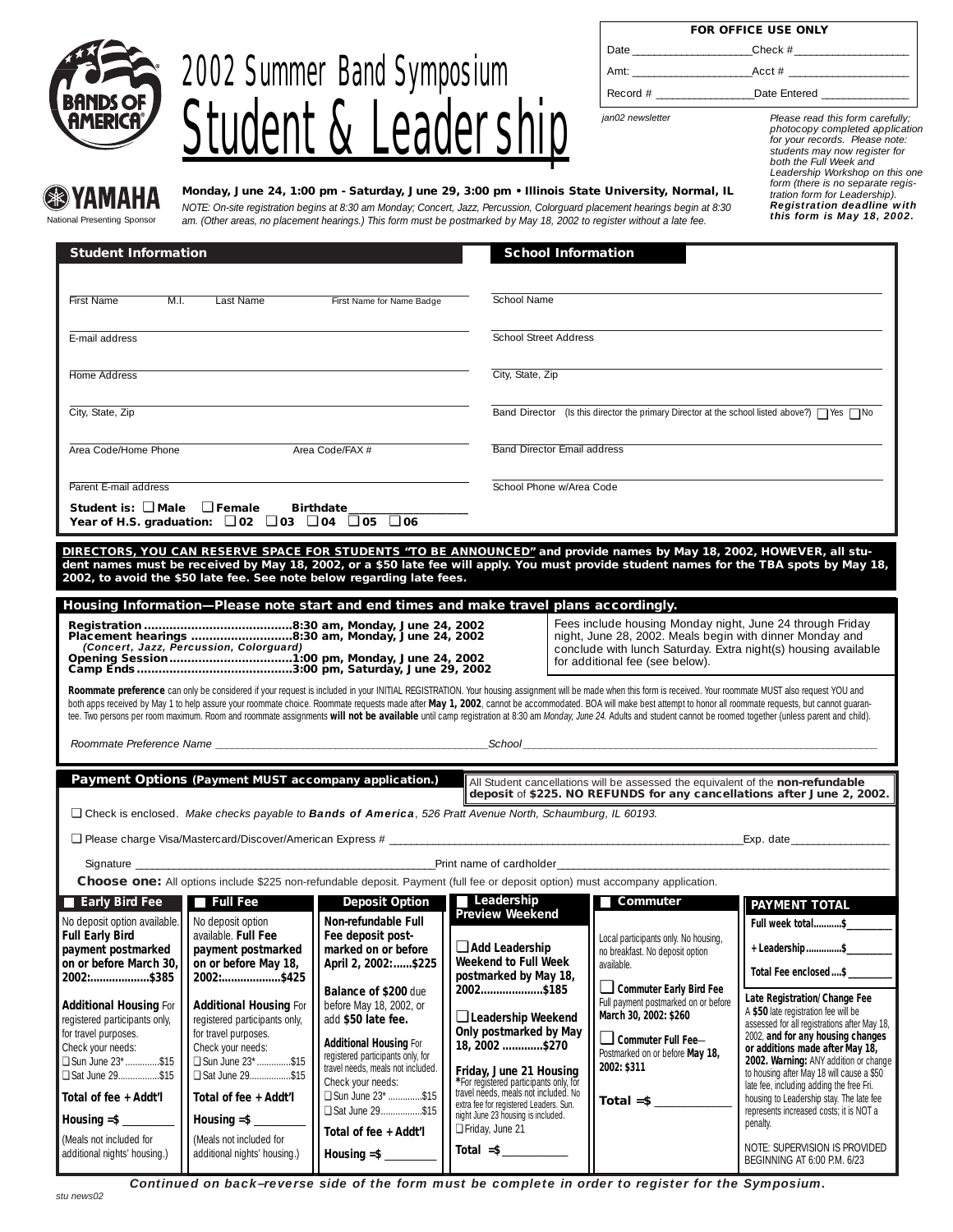# BOA NEWS



#### **Vic Firth Endows Honor Band of America Chair**

Vic Firth, founder and president of Vic Firth, Inc., and timpanist with the Boston Symphony Orchestra, has endowed the second chair in The Revelli Foundation's Honor Band of America chair endowment program. The chair Endowment program makes possible the participation of Honor Band of America members in the honor ensemble and the National Concert Band Festival, regardless of their personal or family financial resources.

The Revelli Foundation's chair endowment program was launched in 2000 with the goal of raising endowed scholarships for the 100 Honor Band

participants. Honor Band members are selected by audition and perform annually at the National Concert Band Festival. Past touring ensembles of the HBOA have traveled to Japan in 1999 and Europe in 1997 to perform at the World Association of School Bands and Ensembles (WASBE). our goal a reality." A \$15,000 contribution

fully endows an HBOA Chair, although a commitment of \$5,000 total contribution will entitle a donor to have "lead" status of an Endowed Chair. The Revelli Foundation

is a non-profit charitable foundation dedicated to perpetuating music education through band. The Revelli Foundation's programs include the Honor Band of America Chair endowments, college scholarships, and new music commissions. For more information

on how you can endow a chair or make a taxdeductible contribution to this effort, visit www.revellifoundation.org or call 800.963.REVELLI (7383), or email

info@revellifoundation.org.

#### **BOA wins Pinnacle Awards**

**Bands of America has been recognized with two 2001 Pinnacle Awards from the International Festival & Events Association. BOA received the Silver Medal for Best Newsletter and the Gold Medal for Best Sponsorship Video in an announcement made in October 2001. Each year, the International Festivals & Events Association**

**recognizes outstanding examples of special**

**event promotions with its Pinnacle Awards competition. For nearly three decades, IFEA media awards have honored many outstanding promotional and media initiatives.**

**Bands of America has been recognized with IFEA Pinnacle Awards every year since 1989, in categories including Best Newsletter, Best Broadcast Program, Best Website, Best Promotion, and others.**



**Workshop students get to work side-by-side with the clinic corps, like this high school drummer (left) with members of the The Cavaliers snare line; and with corps horn players.**

#### **Bands of America and Drum Corps International Present Festival Workshop Series: Marching Leadership for Students**

Bands of America and Drum Corps International are proud to again partner to present a series of student leadership workshops at DCI's major 2002 Championships.

These two hour sessions address many aspects of marching leadership while interacting with and showcasing DCI

Championship corps. The clinics will discuss how various aspects apply to today's marching band.

Students will interact "handson" on the field with the clinic corps members.

The clinic is included with paid admission to that day's Summer Music Games. 2002 Festival Workshop Series workshops are scheduled for:

**DCI Southwestern Championships Alamodome, San Antonio, TX July 20, 2002**

**DCI Masters of the Summer Music Games Murfreesboro, TN July 26, 2002**

**DCI Midwestern Championships RCA Dome, Indianapolis, IN July 27, 2002**

For DCI ticket information, visit **www.dci.org** or call **800.495.SHOW.**

#### **Revelli Foundation awards college scholarships at Grand Nationals**

The Revelli Foundation awarded three of its annual scholarships at the BOA Grand National Championships Finals Awards Ceremony on Saturday, November 10, in Indianapolis' RCA Dome.

The scholarships were awarded to individual high school seniors who intend to pursue collegiate study as a music major.

The \$2,000 Jolesch Scholarship went to **Jon Kowalski of Lakeland H.S., MI.** The \$1,000 Yamaha Scholarship went to **Melissa Jaramillo of**

**Etiwanda H.S., CA.** The \$1,000 N.A.U.M.D. Scholarship went to **Adrian Holton of Tarpon Springs H.S., FL.** 

#### **www.revellifoundation.org**

You can now get information about, and make donations to, The Revelli Foundation online at **www.revellifoundation.org.** The site includes details on Revelli's programs, including scholarships, new music commissions and the Honor Band of America Chair Endowment project.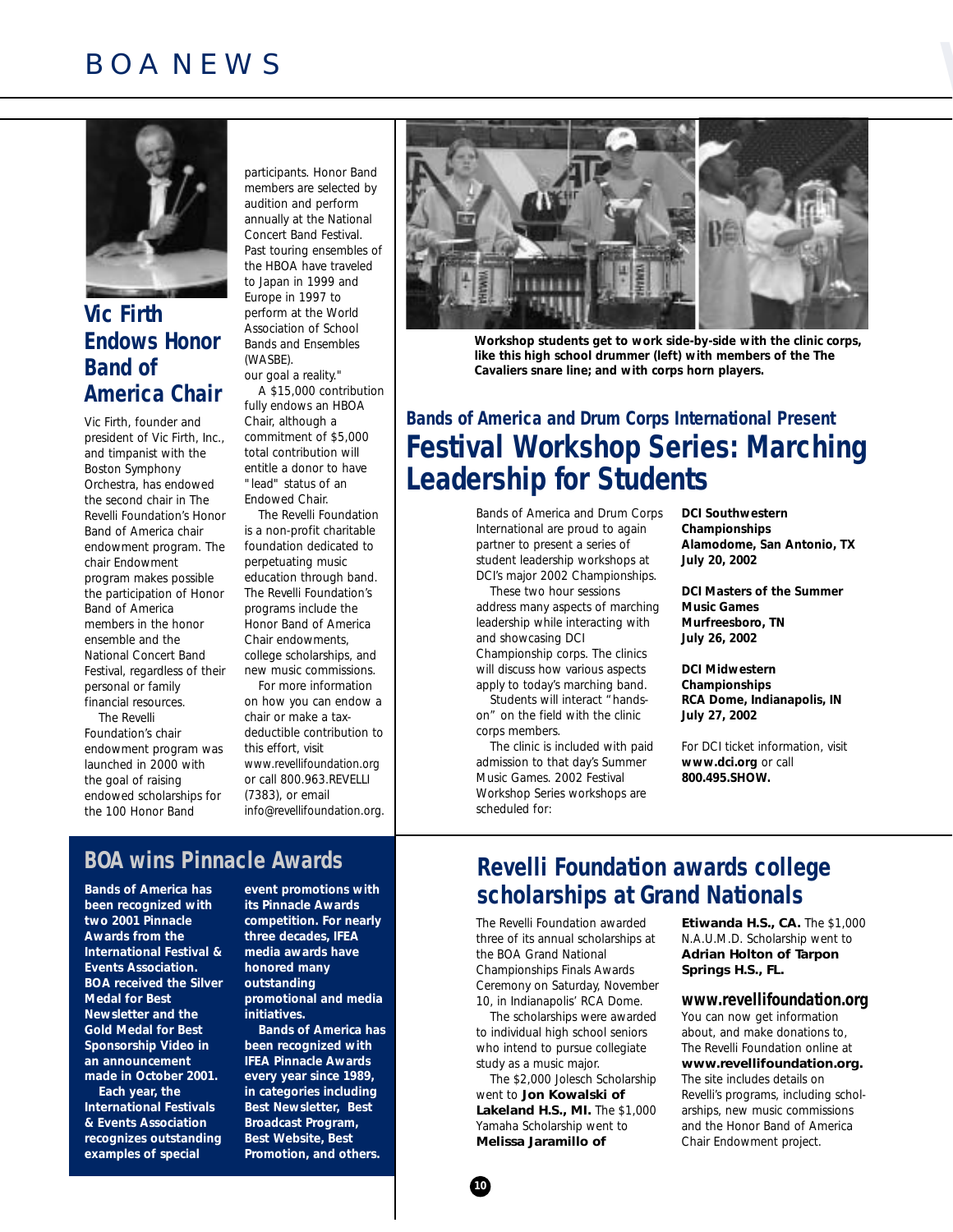# **Got Net?**

### **Join BOA Network and get connected to your online band community**

**D** id you know there's a place on the internet for you to meet fellow band members, ask questions, share ideas, have fun and just hang out? BOA Network is Bands of America's online member

area at www.bands.org. Sign up is free and gives members access to the members-only area of the band activity's leading website.

"BOA Network has made me realize that the people under the uniforms I see in competitions are a lot like myself," says **Alicia McIntyre,** (BOA Net membername: *AliciaBeth*), from **James F. Byrnes H.S, Duncan, SC.** "The Network brings together band students from across the country and shows us that even though we may be thousands of miles apart and speak with different accents, *band*, the art that we love, unites us."

#### **As a member, you get:**

- **Member forums:** Message boards where you can get to know other students, and share ideas and concerns in a place where others relate to YOU.
- **• Chatrooms:** 24/7 chatrooms for members, plus live guest chats and guest chat transcript library. Live chat guests have included Tim Lautzenheiser, composer Mark Camphouse, BLAST! Broadway cast members, and BOA Championship announcer Chuck Henson.
- **BOA Championship Results:** only BOA members can access fall Regional and Grand National results as soon as they are available, posted by BOA officials.
- **Judges recaps:** full judges recap sheets and scoring, previously available only to participating directors, now available to BOA Network members.
- **Monthly E-Newsletter** with the latest BOA info and exclusive announcements.
- **Special offers,** like BOA event pre-sale tickets for members only and exclusive discounts for BOA events including the Summer Band Symposium.
- **Member areas** like *In Focus* with articles and features, and *Your Voice,* giving you a place to add your vote via BOA surveys and questionnaires.
- **Event webcams.**
- **Membership in an online community** of 50,000 band enthusiasts, and doubling in size annually.

**Bring a buddy!** Our goal is 100,000 members by the end of 2002. Sign up yourself, and tell a friend (or all your friends!) and help us reach this goal. Be a leader in your state! Tell your fellow band members in district, region and state band to join, too. Get connected with band members throughout your state and the nation.



#### *What our members say:*

I found out about the BOA Network from my director who told me it was a great way to learn more about marching bands and talk to people who all appreciate the art of music. I've been a BOA Network member since December of 2000. Since then, I've had the opportunity to meet and talk to some really cool people. Thanks to BOA, I've also had the chance to talk to some prestigious music educators across the country in the live chats. Being a BOA Network has definitely impacted my life. **Michael Bui**

#### **Angleton HS, Angleton, TX**

BOA membername: *ahsdrummer*

**11**

I first found the BOA Network when looking for score sheets during the 2000 fall season. Soon after I discovered all the cool things on this site, namely the Forums. The BOA Network has helped me to expand my knowledge of the musical and marching band world, as

#### **How to Join**

**Start your free BOA Network membership today!**

**Go to http://www.bands. org/network**

**Click on "Register for the BOA Network" and complete the registration form. Your membership will start immediately!**

well as get to know other students from programs across the nation. **Kelly Pfister**

#### **Francis Howell North HS, St. Charles, MO**

I joined the BOA network originally in order to discuss band things with fellow band students from around the state of Texas. Eventually I learned that there are people from all over the country here! I've made many new friends and met a couple of them in real life. The Bands of America Network has given me the opportunity to explore my complete and utter band nerdiness with other, similarly afflicted students.

**Michael Yip Leander HS, Leander, TX**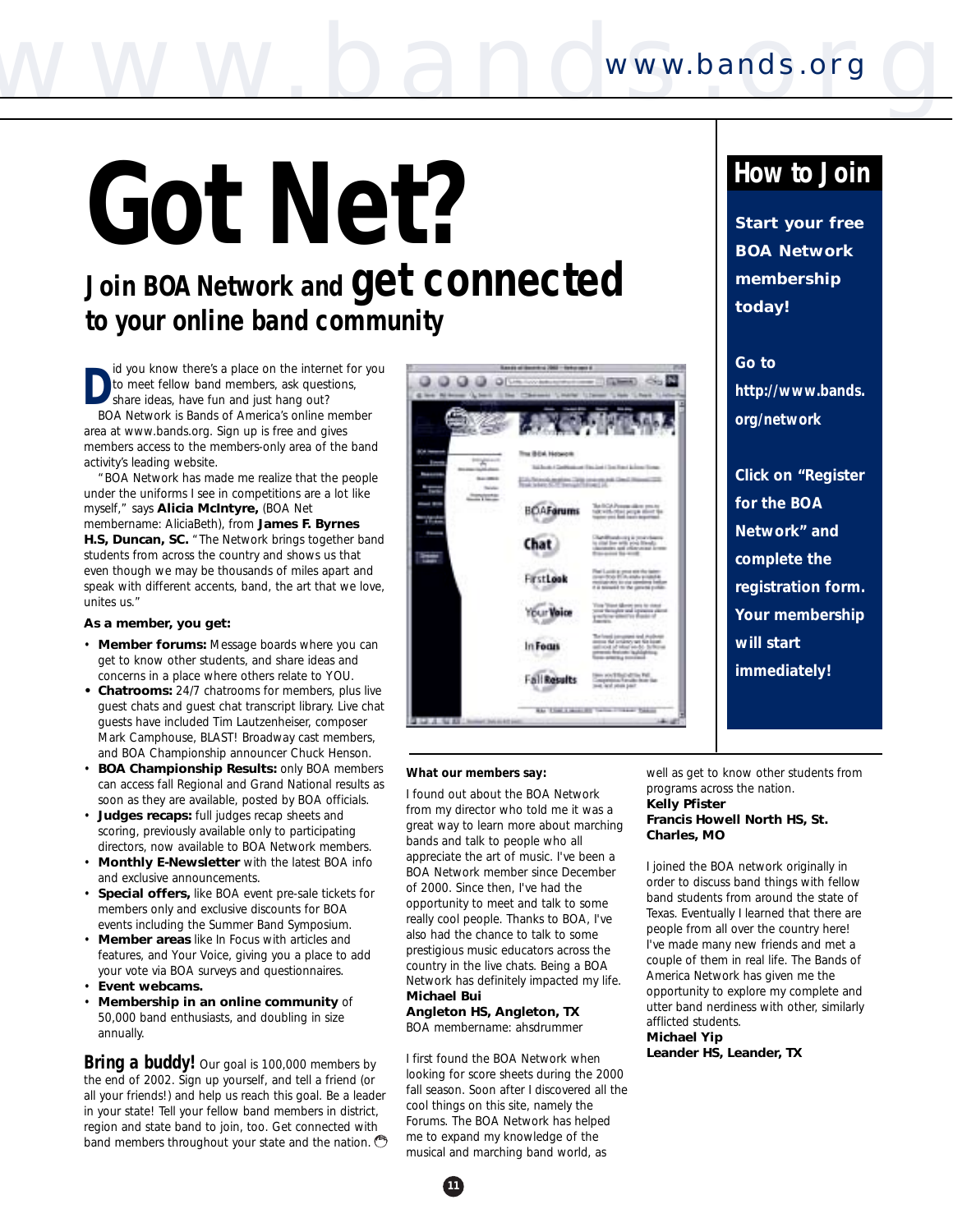

**Left: Blast!'s Jon Almond (foreground), 1996 & 1997 Honor Band of America; and (right) with Blast!'s Cameron Harder, 1997, 1998, and 1999 Honor Band member, 1999 graduate, Wando H.S., SC.**

by the talent that BOA had assembled for that ensemble. Working with Tony Maiello, whose reputation at George Mason University was well known in my hometown of Virginia Beach, was truly an honor. Ironically, a few days after the HBOA concert in Chicago, Maiello and his Wind Ensemble from George Mason presented a concert in Virginia Beach that my

## **Honor Band** From BOA to **Blast!** stage: **Blast Off**

#### **Blast! stage: how the Honor Band of America shaped life-long connections**

#### **by Jonathon Almond**

A n empty computer<br>screen is pretty intir<br>dating. When I was n empty computer screen is pretty intimiasked to write about my experiences with Bands of America, I thought, "Sure, how easy is that." Little did I realize how difficult it would be to put into words all the positive effects Bands of America has had on my life. I suppose I should start with a brief introduction. My name is Jonathan Almond and I'm one of the French Horn players in the touring cast of the Tony and Emmy Award winning Broadway show, "Blast!" I love the fact that I can throw in that "award-winning" stuff, not to toot our own horn (so to speak), but because it never ceases to amaze me how accepted our art

form has become. But I digress

Six years before I was shaking my hips on stage every night with Blast! I was sitting in the 1996 BOA Honor Band of America. It was actually by chance that I auditioned at all. Earlier that year I found a photocopy of a BOA Honor Band audition form at a District Band event. It was crumpled on the floor and intended for someone else, but I made a tape and sent it off. A few moths later I was flying to Chicago for what would become one of the highlights of my high school music career. Just as a side note, when I arrived in Chicago, BOA had sent a white stretch limousine to take myself and the two other Honor Band members on my flight to the hotel. It was the first time and, now that I think about it, the only time I've been in a limo (thanks BOA). I can remember being totally overwhelmed

high school attended. Afterwards, I timidly approached the podium to thank him for his work with the Honor Band just days earlier. We spent the next twenty minutes reminiscing about how wonderful the experience was. I was actually fortunate enough to play for him again the next year in a Regional Orchestra.

Twelve short months after my first experience with BOA, I found myself in the 1997 Honor Band, this time in Indianapolis under the baton of the Indiana University legend, Ray Cramer. I could write for days about that weekend and all the lifelong friendships I formed, but I shall try and condense it into a few brief paragraphs. One of the great things about the Honor Band is that BOA commissions a well-respected composer to write a piece for the Honor Band to premiere at the National Concert Band Festival. In 1997, that piece was

"Whatsoever things…" by Mark Camphouse. "Whatsoever things…" was written in memory of John P. Paynter, longtime director of bands at Northwestern University, of which Mark Camphouse and now even myself are alumni. Paynter's wife and children were at the wellreceived premiere and the performance had an emotional impact on both the performers and audience alike. While I was at Northwestern, our Wind Ensemble actually recorded "Whatsoever things…" on a CD in memory of John Paynter. It was hard to leave all the new friends I'd made that weekend (some of which had been in the Honor Band the year before as well), but the anticipation of what was to come made the good-byes a little easier.

In July of that year, just after I'd graduated from high school, about two thirds of that 1997 Honor Band came back together with Ray Cramer for a two-week tour of Europe. The tour covered France, Germany, the Netherlands, and culminated in a performance at the WASBE Conference in Schladming, Austria. The memories of that trip are endless: the unbelievable acoustics of the church in Paris for our first concert; the 4th of July performance with people dancing in the aisles; the sunset in Saltzburg; the ovation in Schladming. Of course there was also the gentlemen selling crepes on the street; learning to get around on on public transportation; the first time having caviar; and staying up all night talking about how lucky we were to be there. I don't think



it was until we got back to the United States that we realized what we had actually been a part of.

As amazing as the musical experiences were with the Honor Bands over the years, equally amazing were the friendships I formed. Several of us from those two years in the Honor Band ended up at Northwestern University and became some of my closest friends. One of the trumpet players from the 1997 Honor Band and European Tour, Cameron Harder, is also in Blast! We actually hadn't really met until we both started with the show. One day while we were stretching before rehearsal we were talking about various people we knew from high school and it just so happened we had lots of mutual friends through that tour of Europe. Another performer in Blast!, DJ Corchin, actually played on one piece in the 1997 Honor Band concert, but I didn't officially meet him until we were both on Team SWAG at the BOA Summer Symposium in 2000. It was there that I also met other future Blast! performers Matt Banks and Tim Tuite.

One of the great things about being in Blast! and traveling around the country is that I'm always running into other BOA alumni. It's always wonderful to come out into the audience after a show and see a friend from the Europe tour that I haven't talked to in a while or recognize a student from my

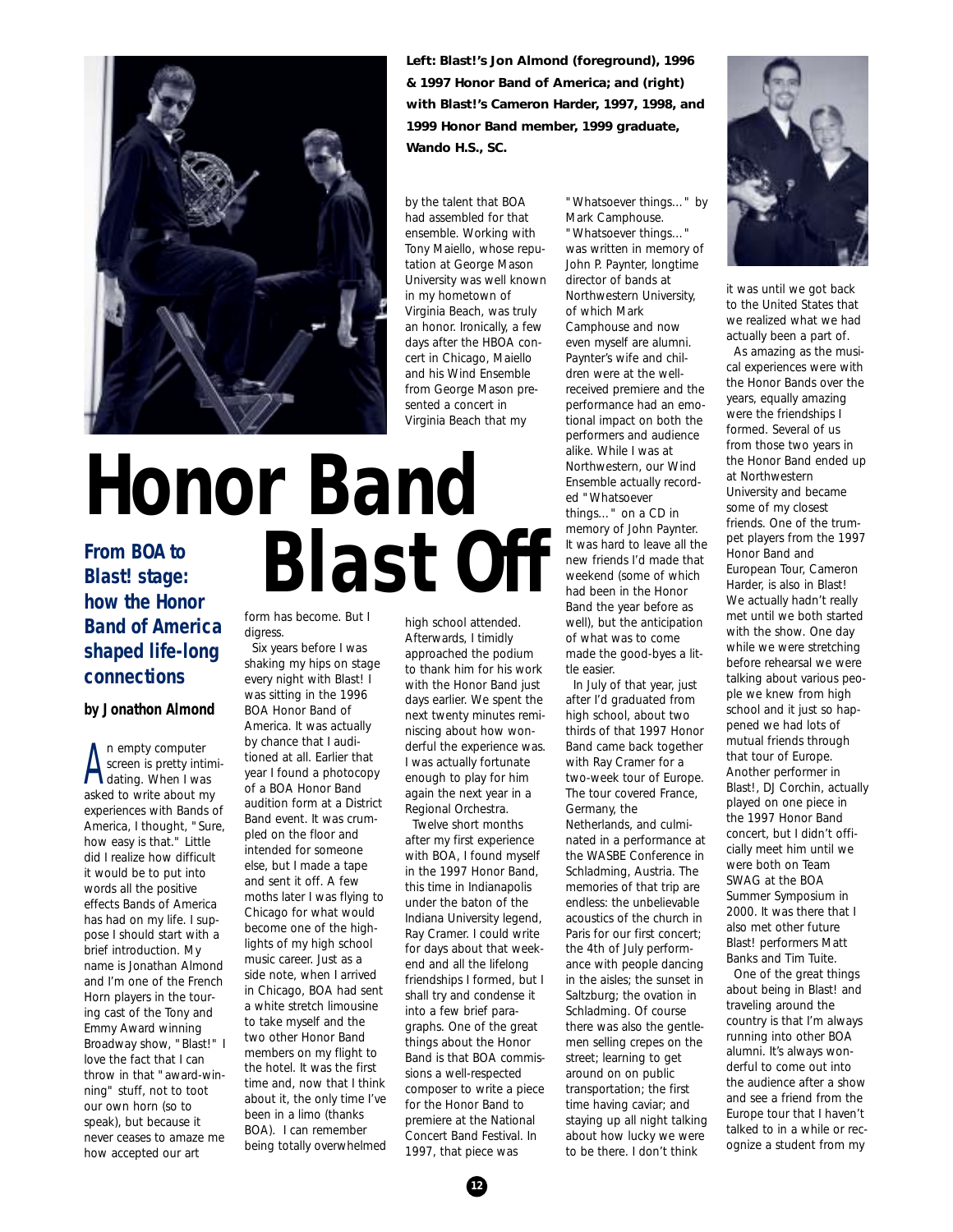days as a SWAG. Hearing about the accomplishments of fellow HBOA alumni reaffirms my beliefs that BOA is doing a wonderful thing with the Honor Band program. Whether it's finishing student teaching and starting a career as a band director (Jennifer Renner, HBOA '97), or playing lead alto sax in the University of North Texas

1 o'clock Jazz Band (Wil Swindler, HBOA '97), or returning to Europe to study in Berlin (Julie Dawson, HBOA '97), I know I'll always have friends across the country and, possible the world, from my experiences with Bands of America. يتطلم

*Jon Almond can be reached at horn\_boy79@hotmail.com*

#### **2003**

### **With Honors**

#### **How you can become a member of the 2003 Honor Band of America**

#### **Audition tape deadlines:**

**June 29, 2002 [Early Bird, \$25 application fee] Sept. 14, 2002 [Final, \$40 application fee]**

#### **Festival Dates: March 20-22, 2003**

**S** ince 1992, Honor Band of America members have hailed from across the nation, from band program large and small. We invite all students to audition. hailed from across the nation, from band programs large and small. We invite all students to audition. The Honor Band of America has earned a national reputation as one of the nation's finest student concert honors bands. The Honor Band has received international accolades in recent years, with a byinvitation performance at a the World Association of Symphonic Bands and Ensembles in 1997 and a concert tour of Japan in 1999. With the opportunity to rehearse and perform with renowned conductors, perform with world-class guest artists, premier new commissioned works for concert band and perform for a "dream audience" of outstanding high school musicians and directors from across the country, the Honor Band of America is a "must" for outstanding musicians.

All applicants receive written evaluation of their audition tape. If you're selected, you'll have the opportunity to rehearse and perform under the baton of a nationally-renowned conductor, with a world-class guest soloist in concert to culminate the National Concert Band Festival.

Selected members also receive instrumental master classes with renowned professionals; an Honor Band member reception and party; personalized certificate, patch and exclusive Honor Band of America member pin; Festival T-Shirt; and video and CD recording of the Honor Band of America concert.

Honor Band of America members are eligible for nomination for The Revelli Scholarship, a \$1,000 scholarship awarded to a National Concert Band Festival participating senior and future band director.

See the application on page 14 for audition requirements.

### Congratulations to the 2002 Honor Band of America members

Bands of America congratulates the students selected for the 2002 Honor Band of America (see page 8 for more info on the HBOA and the National Concert Band Festival). Members were selected in November following a taped audition process. The following list is alphabetical by last name within each instrument:

**Trumpet** 

#### Flute

| Stephanie Cambra Liverpool HS, NY                  |
|----------------------------------------------------|
|                                                    |
| Kathryn FarenishLake Braddock Secondary School, VA |
|                                                    |
|                                                    |
|                                                    |
|                                                    |
|                                                    |
| Marisa Jo Schottelkorb Flathead HS, MT             |
|                                                    |
|                                                    |
| Kate Watts Trinity Episcopal School, VA            |

#### Ohne

|                                      | Priscilla AdamsTarpon Springs HS, FL |
|--------------------------------------|--------------------------------------|
| Rebecca LordNorwich Free Academy, CT |                                      |
|                                      |                                      |
|                                      |                                      |

#### Clarinet

| Stephanie Carey  Fayette County HS, GA         |
|------------------------------------------------|
|                                                |
|                                                |
|                                                |
|                                                |
|                                                |
| Jeremy Klenke Wheaton Warrenville South HS, IL |
|                                                |
|                                                |
|                                                |
|                                                |
|                                                |
| Eleanor WeigertMount Vernon HS, VA             |

#### Bass Clarinet

| Larry Scott Fritch  Howard Blake School of the Arts, FL |
|---------------------------------------------------------|
|                                                         |
|                                                         |
|                                                         |
|                                                         |

#### Bassoon

| Stephanie KoherFayette County HS, GA |
|--------------------------------------|
|                                      |
|                                      |

#### Alto Saxophone

|                 | Justin Bayne Blue Valley West HS, KS     |
|-----------------|------------------------------------------|
|                 |                                          |
|                 | Tawfeeq Khan W.T. Woodson HS, VA         |
|                 | Douglas Kuzniar Lockport Township HS, IL |
|                 |                                          |
|                 |                                          |
| Tenor Saxophone |                                          |

#### Dan Burke................Wheaton Warrenville South HS, IL Mark Harmon .....................................Lexington HS, SC Baritone Saxophone

| ησιτιστις ασνοριτοιτς |  |  |
|-----------------------|--|--|
|                       |  |  |

| Horn                                     |  |
|------------------------------------------|--|
| Brittany Bettendorf Glenbard West HS, IL |  |
|                                          |  |
|                                          |  |
|                                          |  |
|                                          |  |
|                                          |  |
|                                          |  |

|            | William FisherJames Bowie HS, TX                 |
|------------|--------------------------------------------------|
|            |                                                  |
|            |                                                  |
|            |                                                  |
|            |                                                  |
|            |                                                  |
|            |                                                  |
|            |                                                  |
|            | Alison Pezeshkmehr Lassiter HS, GA               |
|            |                                                  |
|            | Carrie Schafer Glenbard West HS, IL              |
|            |                                                  |
|            |                                                  |
|            |                                                  |
| Trombone   |                                                  |
|            |                                                  |
|            |                                                  |
|            |                                                  |
|            | Melissa Gardiner Liverpool HS, NY                |
|            | Aaron HartleyHoward Blake School of the Arts, FL |
|            |                                                  |
|            |                                                  |
|            |                                                  |
|            | Michael ThomLawrence Central HS, IN              |
|            |                                                  |
|            |                                                  |
| Euphonium  |                                                  |
|            | Steven Cherney Thornton Fractional South HS, IL  |
|            |                                                  |
|            | Todd McCreadyLawrence Central HS, IN             |
|            |                                                  |
|            |                                                  |
| Tuba       |                                                  |
|            | Kevin BrownGovernor's School for the Arts, SC    |
|            |                                                  |
|            |                                                  |
|            |                                                  |
|            |                                                  |
|            |                                                  |
|            |                                                  |
| Percussion |                                                  |
|            |                                                  |
|            | Colin Constance Lawrence Free State HS, KS       |
|            |                                                  |
|            | Branden LaneSpring Valley HS, SC                 |
|            |                                                  |
|            |                                                  |
|            |                                                  |
|            | Todd Quinlan South Brunswick HS, NJ              |
| Harp       |                                                  |
|            |                                                  |

లే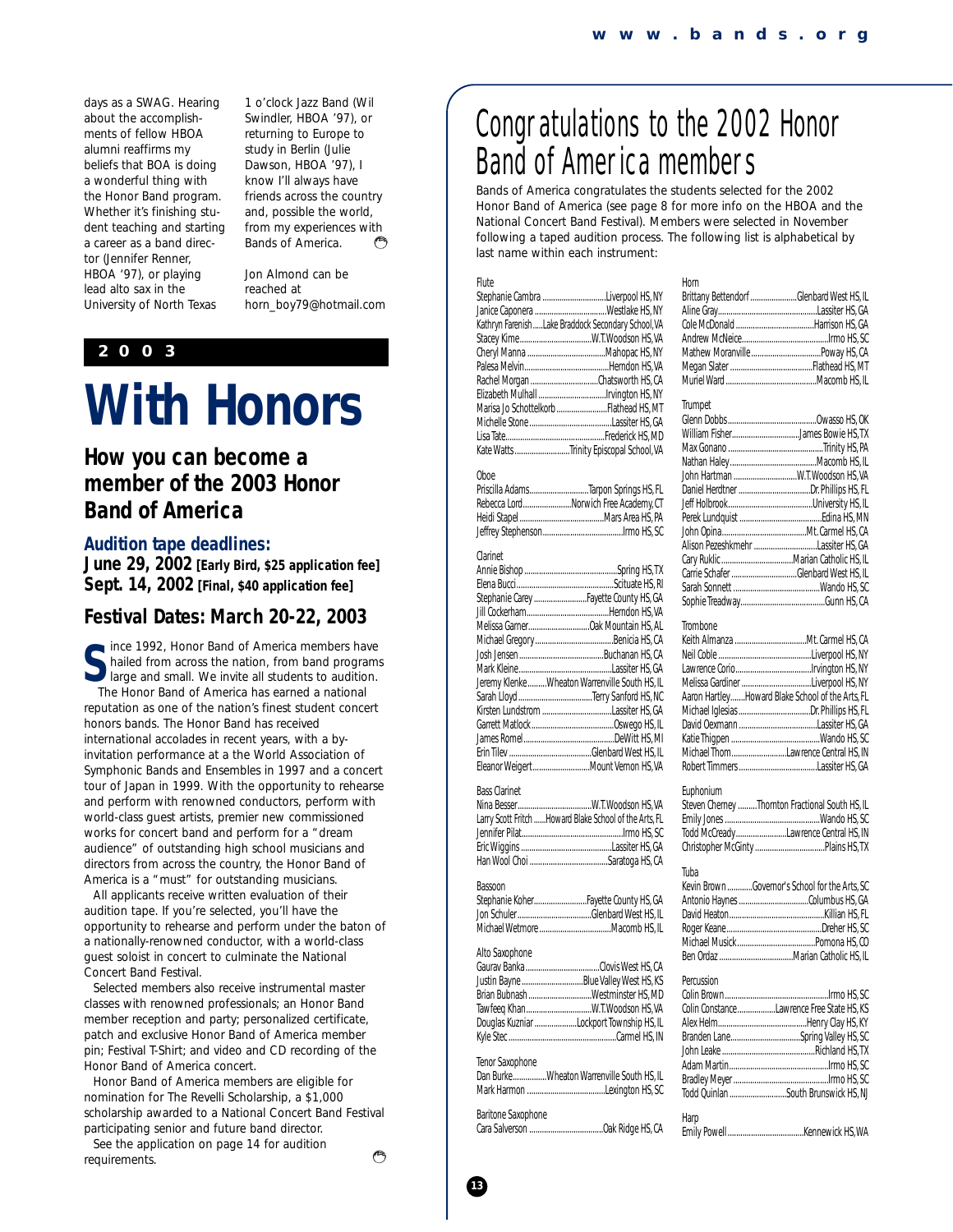#### SOUND OFF

### Soul<sup>(mate)</sup> Music **Two friends, different schools, one great friendship**

**By Greta Kohler**

They came from two different schools and two different states, but they each had one goal in common that brought them together as life-long friends. While

awaiting the prelims award ceremony. According to Shannon, "Everyone treats this time like a huge social hour. It is so great to be able to talk at length

tunnel of the RCA Dome

with people from other bands, sharing stories and experiences." The two girls happened to be lined up next to each other and when someone made a joke, they shared a laugh together and

*Jolesch Photography*

**Shannon Boehm, Lake Park H.S., IL (left) and Beth Doctor, Carmel H.S., IN.**

participation in a high school music program consistently lays the foundation for students to build life-long friendships, drum majors Shannon Boehm, Lake Park H.S., IL and Beth Doctor, Carmel H.S., IN, found that Bands of America goes even one-step further to cultivate friendships that may have otherwise been overlooked. By setting their hearts on the goal of advancing to Grand Nationals Finals, Shannon and Beth had the opportunity to meet though Bands of America and from there, grow into the best of friends.

Shannon and Beth first met at the 2000 Indianapolis Regional, while all the drum majors were lined up in the

began talking. "At first it was normal talk, 'How many people are in your band? What's your show like this year? How is the season coming along? But very quickly things turned into comfortable, friendly conversation."

They saw each other again the following week at Grand Nationals and engaged in more striking conversation. Beth said, 'We have the same values, personality, and we dance to the beat of the same drum. We both realized that we had never found someone else who had shared so many of the same experiences, and a strong friendship came immediately." It was not until after the awards ceremony that Shannon and Beth exchanged email addresses and phone numbers and really started to build their friendship.

From then on, they kept in touch as best they could despite their

grueling schedules, and were even able to visit one another. With their senior years approaching and the start of a new season, "We kept each other updated on the progress our bands were making and the outcomes of each of our competitions. We were very excited to hear of each other's successes. We know how much it means to work so hard and to get so much enjoyment out of it," recalls Shannon. "Being senior drum majors, we shared a lot of the same emotions of frustration. excitement, and ultimate enjoyment in our band worlds. There are very few people who can understand the position of a drum major and the intense sacrifices we make for our groups. Shannon has been the only person I have ever known to understand the things that are so deep in my heart before I can even get the words out," echoed Beth.

Finally at the 2001 Indy Regional, Shannon and Beth reunited once again. It was Shannon's 18th birthday and after searching frantically for the perfect gift, Beth was still empty-handed. "But an epiphany hit me. What more perfect gift could I give my best friend than a medal that has meaning beyond what we can even put into words? Band has been our life for our entire high school careers and we share a love for

BOA. I knew she would understand the significance, and there was nothing more special I could give her. After Carmel won the evening's finals competition, I did not race to my band to celebrate with them. I raced to my best friend to give her her birthday present. The medal was not some amazing jewel, but a symbol of our friendship and what ultimately brought us together," shares Beth.

As they are now applying to numerous universities, Shannon said, "There is one college that is on both of our lists, and if by chance we both choose that college, we have already talked about rooming together." But until then, according to Beth, "Every time we talk (online or on the phone), I feel like I am taking a breath of fresh air. We are sisters, best friends, soul mates, and twins separated at birth. Getting to know each other has been such a blessing and it would have never happened without the  $\binom{25}{3}$ help of BOA."

*Greta Kohler is in the marketing department of Bands of America. She was previously marketing and web design specialist for Herff Jones in Indianapolis. Greta has a B.A. degree in Marketing from Baylor University in Texas. She was a member of The Counterpoints show choir at North Central H.S. in Indianapolis and has continued to be involved in musical productions throughout college and now in her local community. Greta's husband Chad is BOA's Event Manager. On weekends, they both enjoy actively participating in the praise band, "Metanoia."*

#### **BOA MEMORIES**

In the summers of 1983 and 1984, my friends and I from Holy Cross High School in New Orleans, Louisiana attended the Bands of America Summer Festival band camp in Whitewater, Wisconsin (now the Summer Band Symposium at Illinois State University in Normal, Illinois).

After all these years, when we get together, "Wisconsin" is often one of the first words to be spoken. Our BOA experience has followed us through the years as one of the best times of our **lives** 

We drove through the heartland of America to get to the camp and, once there, I particularly enjoyed meeting people from around the country. I



still keep in touch with a friend I met from Kansas.

I grew up to be a prosecutor and I also have a private law practice. While I meant to try to contact Bands of America for year, I recently found their website. Although it has been half a lifetime ago, I still remember the BOA maxim: "It's all in your attitude." Having a positive approach to the challenges of life brings happiness and fulfillment. Thanks for all of the memories that will keep me smiling as I go through life. Life was, and is, good.

**By Darren M. Roy** *Photos top to bottom: Darren with a good friend at BOA camp at about 16 years old, Darren, now 34, and wife, Rachel, in London.* 

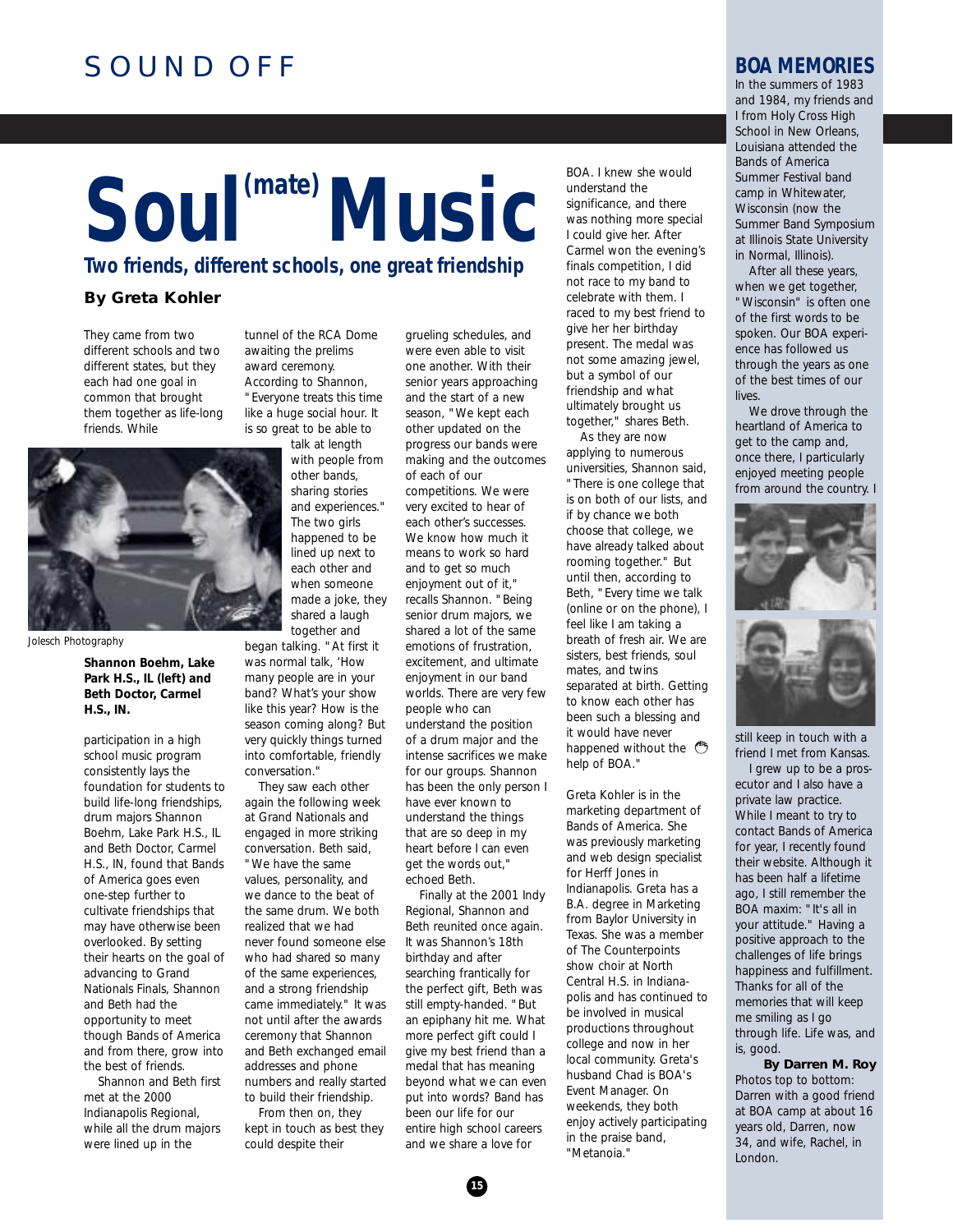

SWAG because I wanted to know what made these people so happy. I wanted to know what made these people so interested in me. I wanted to know how these people dealt with lots of hard work, tough schedules, high responsibility, 1700 teenagers, and still manage to make a specific individual smile. Being a SWAG and part of something so magical as Bands of America, a national organization that creates events and various programs for people who live, love, and understand the language of "music," after being a part of that I know. I encourage EVERYONE to find out too.

gained a reference book to life. When things get complicated I can go back to my SWAG encyclopedia and look it up.

**BOA:** How have your experiences and resources affected your current role as a cast member of BLAST!? **DJ:** Being a SWAG and working with BOA has definitely affected how I view my role with BLAST!. The job of BOA and band directors all over the country is not to make everyone a professional musician, it's to teach people about how music makes you a better human being. BOA helps bridge the gap between people who are educated

### about music, therefore **How what he learned as a BOA SWAG helps D.J. Corchin perform in Blast! Just SWAG It**

#### **By Amy Boland**

D J Corchin is living what for many is a dream come true: playing music professionally and performing all over the country as a cast member of Blast! Before he was playing under the bright



**Blast cast members D.J. Corchin (left) and Matt Banks were first members of BOA's elite team of volunteers: Team SWAG.**

lights of BLAST!, D.J. was a Bands of America Summer Symposium camper in the concert band division. After graduation, he was making a difference in the lives of BOA campers as a member of Team SWAG, BOA's elite group of Summer Symposium volunteers. In addition to D. J., two other Team SWAG members are touring as BLAST! cast member, **Matt Banks** from **Alton, IL** and **Tim**

**Tuite.** Bands of America sat down recently to talk to D.J. to discuss his involvement as a Team SWAG member and his current role on BLAST!'s American tour.

**BOA:** What led you to apply for TEAM SWAG? **DJ:** I remember watching SWAGs making someone smile, laugh, think, and feel. I applied to TEAM

**BOA:** What was your role on the TEAM? **DJ:** I got to head up the Residence Assistance of the team. I was a multipurpose SWAG that basically did anything that needed to be done during the day, and was there to assist kids in the Residence Halls at night.

**BOA:** What is your fondest memory during your experiences on the TEAM?

**DJ:** It happens at least 3 times a week. I get emails from campers I had years ago telling me about their lives and what they're up to. Every time I get an e-mail I realize that if I give a little, I gain a lot.

**BOA:** What tools and resources did you gain? **DJ:** I am better prepared for teaching, interacting with people in the "real world," and living life. I've share in all aspects of its benefits, and those who don't. Because of BOA, more and more people understand the need for music education. I view BLAST! as another way of reaching those who didn't have the benefits of band or the arts and helping them understand music.

**BOA:** What skills did you learn as a SWAG help you to attain the current success in BLAST!? **DJ:** Working and living with the same group of people everyday for possibly years is tough. Just as the SWAGs learn to accept one another for who they are, the cast has done the same. I have two more families in my life, SWAGs and BLAST! Without my experiences as a SWAG, I could not have functioned so well within a potentially grueling social environment.

**BOA:** What is the most valuable asset you learned while a member of TEAM SWAG?

**DJ:** I've learned that music isn't just writing on a piece of paper or organized sounds and silence. Music is the tear that runs down someone's face when they're sad. It's the red marks on your back you get from someone hugging you too tight. Music is the thing deep down in your gut that makes you scream out "I LOVE TO FEEL!!" Music is the way we treat each other in the world and how we react to a situation.

**BOA:** What kept you coming back to the TEAM, year after year? DJ: I do it because it makes me feel good knowing I'm making someone else's day. I do it because it makes me feel good to turn a frown into a smile.

**BOA:** What would you say to someone who's interested in becoming a member of TEAM SWAG 2002? **DJ:** Don't think twice about it. Do it. Being a SWAG is the single best thing I have done in my life. I'm a better person because of it, I'm in BLAST because of it, and I have connections all over the country that never grow old.

**BOA:** What influenced your decision to audition .<br>for BLAST!? **DJ: BLAST!** is something I see as the first generation of something even bigger to come. It combines not only music but all other art forms which is something I'm a big fan of when teaching. I have no doubt that this "new art form" will continue to evolve into something so great that no one will go through life not being exposed to the fine arts.

**BOA:** Do you have any final comments? **DJ:** Being a SWAG I was given more than a chance to teach, I was given a few teachers and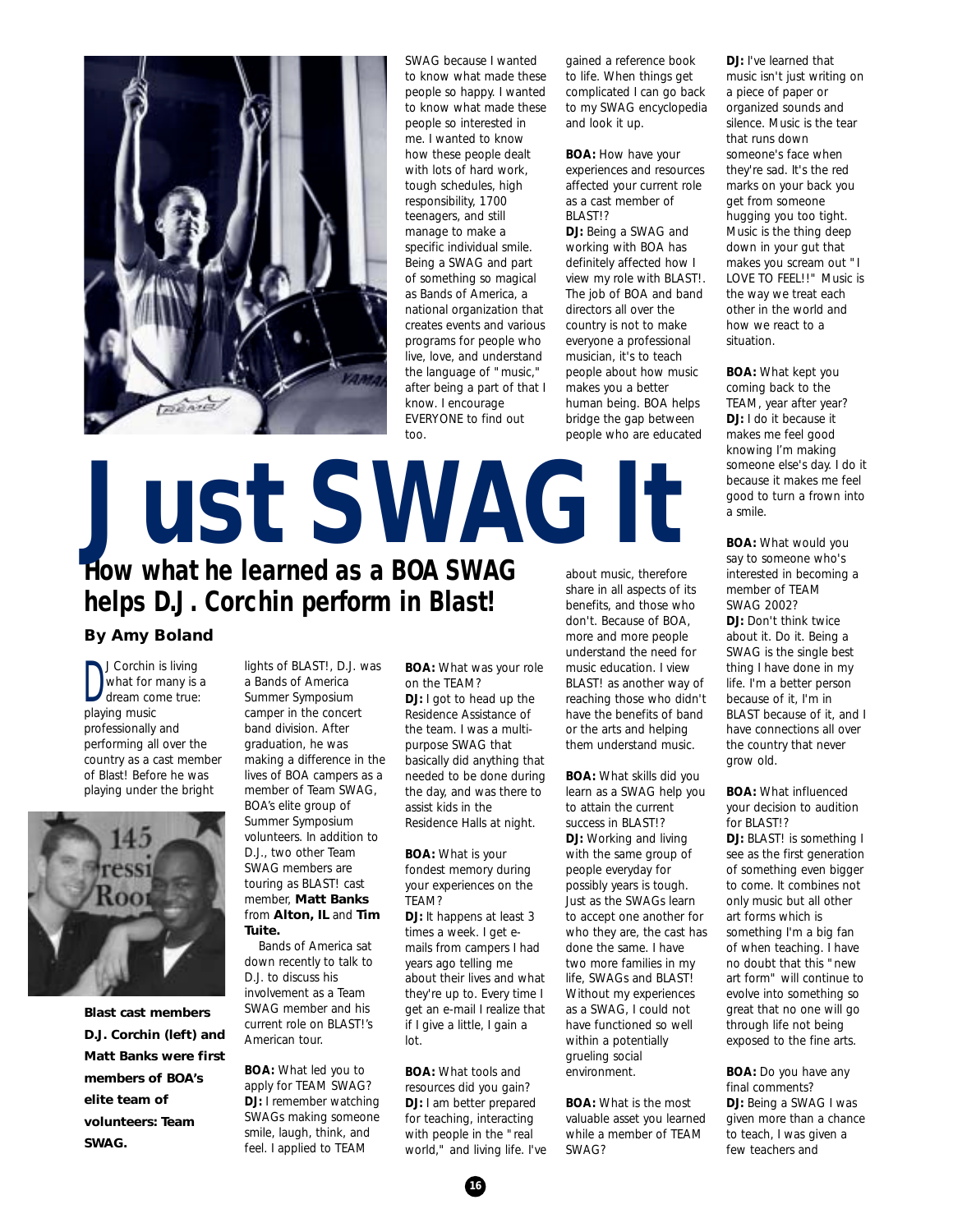mentors. Dr. Tim Lautzenheiser and Scott McCormick have definitely had a giant influence on my thinking and approach to life. Also, LJ Hancock was not only the camp director, but he was a person I admired for his ability to manage something so chaotic into a way that wasn't only organized but beneficial, educational, and fun. He was my friend. He was a great SWAG.

#### **How to become a member of Team SWAG**

TEAM SWAG plays a major role in the Summer Band Symposium, serving as counselors, staff assistants, and role models to the more than 1,900 student participants. It's an unparalleled experience and a wonderful item for your resume!

Individuals with at least one semester of college and/or military experience are encouraged to apply. Visit www.bands.org/events/ssy/swag to download an application and for further information, or call 800.848.BAND.

Still in high school? Plan now to apply in the future, and pass the info on to your friends who have already graduated.

*Amy Boland is Senior Event Coordinator for Bands of America, and a graduate of the University of Iowa where she received degrees in both Communications and Flute Performance. Amy is an accomplished dancer of both modern and ballet style, and toured for three seasons with the Star of Indiana Brass Theatre, performing in venues such as Wolftrap, Lincoln Center, Ravinia, Tanglewood, Hollywood Bowl and the Grand Theater in Branson, Missouri.*

#### **Volunteer opportunities at BOA for parents, band grads and fans**

**ith 20 annual events, Bands** of America could not accomplish what it does without the generous support of its volunteers. One way that band parents, former band parents, band alumni and fans can be directly involved with BOA and make a difference in the lives of thousands of young people off the podium is behind-the-scenes as a BOA volunteer. BOA volunteer opportunities range from the SWAG Team at the BOA Summer Band Symposium, stage crew and festival support at the National and Regional Concert Band Festivals, and event staff at the Regional and Grand National Championships.

#### **Event volunteer positions**

Bands of America is also seeking dedicated individuals to volunteer as event staff. We produce more than 20 high profile events annually. Volunteers staff positions at the Grand National Championships (fall), National Concert Band Festival (spring), Regional Concert Band Festivals (spring) and Regional Championships (fall).

#### **How to get involved**

If you or someone you know would be interested in BOA's behind the scenes opportunities, please visit our website at **www.bands.org** and go the the Volunteer and Team SWAG areas under the "Network" menu. Internship info is located under "About BOA." You can also call us at **800.848.BAND.**

#### **2002 BOA Regional & Grand National Championships**

*Schedule is tentative.*

**Louisville, KY** Kentucky Fair and Exposition Center September 21, 2002

**Toledo, OH** University of Toledo September 28, 2002

**Johnson City, TN** East Tennessee State Univ. September 28, 2002

**Houston, TX** Rice University October 5, 2002 **St. Louis, MO** Edward Jones Dome October 12, 2002

**Massillon, OH** Paul Brown Stadium October 12, 2002

**Hempstead, NY** Hofstra University

October 19, 2002 **Arlington, TX**

University of Texas-**Arlington** October 19, 2002

**Kent, OH** Kent State University October 26, 2002 (Date to be confirmed)

**Tampa/St. Petersburg Area** (Site TBA)

October 26, 2002 **Atlanta, GA** Georgia Dome

November 2, 2002 **San Antonio, TX** Alamodome November 2, 2002

**Las Vegas, NV** University of Nevada–Las Vegas (Date to be confirmed) November 9, 2002

**Indianapolis,IN** RCA Dome November 9, 2002

27th annual **Grand National Championships Presented by Yamaha** November 14-16, 2002 RCA Dome, Indianapolis, IN

**17**

### **Backstage Pass**

**BOA internships offer behind-thescenes experience in the world of arts**



For **Natalie Cunningham**, a senior music education major at **Miami University of Ohio,** an internship at Bands of America helped her discover a career.

Natalie interned with Bands of America in the summer of 2001 as an event coordinator. Currently, Natalie is applying to graduate schools to further her education in the special events industry.

"I was excited to get the internship because I loved participating in BOA's events while I was at high school," says Natalie. "I wanted to learn and discover what happened behind the scenes at a non-profit music organization that promoted the great world of the arts.

"My internship with Bands of America was a great experience for me because it led me to decide to become an arts administrator. What helped me become successful with this internship was my music education background from my undergraduate work. I knew what music teachers wanted out of a Bands of America event and I tried to help them reach their goals of producing great bands in their schools.

"I learned many new and exciting things by interning as an event coordinator. I contributed to designing a web page specifically for volunteering at the events. I planned itineraries for three major events hosted by BOA and Drum Corps International. I attended staff meetings and wrote letters, documented meeting minutes, and designed event signage. Most importantly, I also got to run events during the Summer Symposium, which were the two picnics for over 2,000 people each, held during the week of camp.

"The Bands of America mission is 'To create and provide positively life-changing experiences' for performers, teachers, parents, and communities,'" says Natalie. "This mission has been reinforced in my life; I would like to give back to future students, parents, teachers, and communities a positive life experience in the world of music by becoming an arts administrator. I would not have discovered this career if it weren't for the Bands of America internship."

A list of currently available internships can be found on our web page located at http://www.bands.org. Interns must have completed a minimum of one year of undergraduate collegiate workTo learn more about internships at Bands of America, visit **www.bands.org/about/jobs,** or call

**800.848.BAND.**

*By Amy Boland, Senior Event Coordinator for Bands of America.*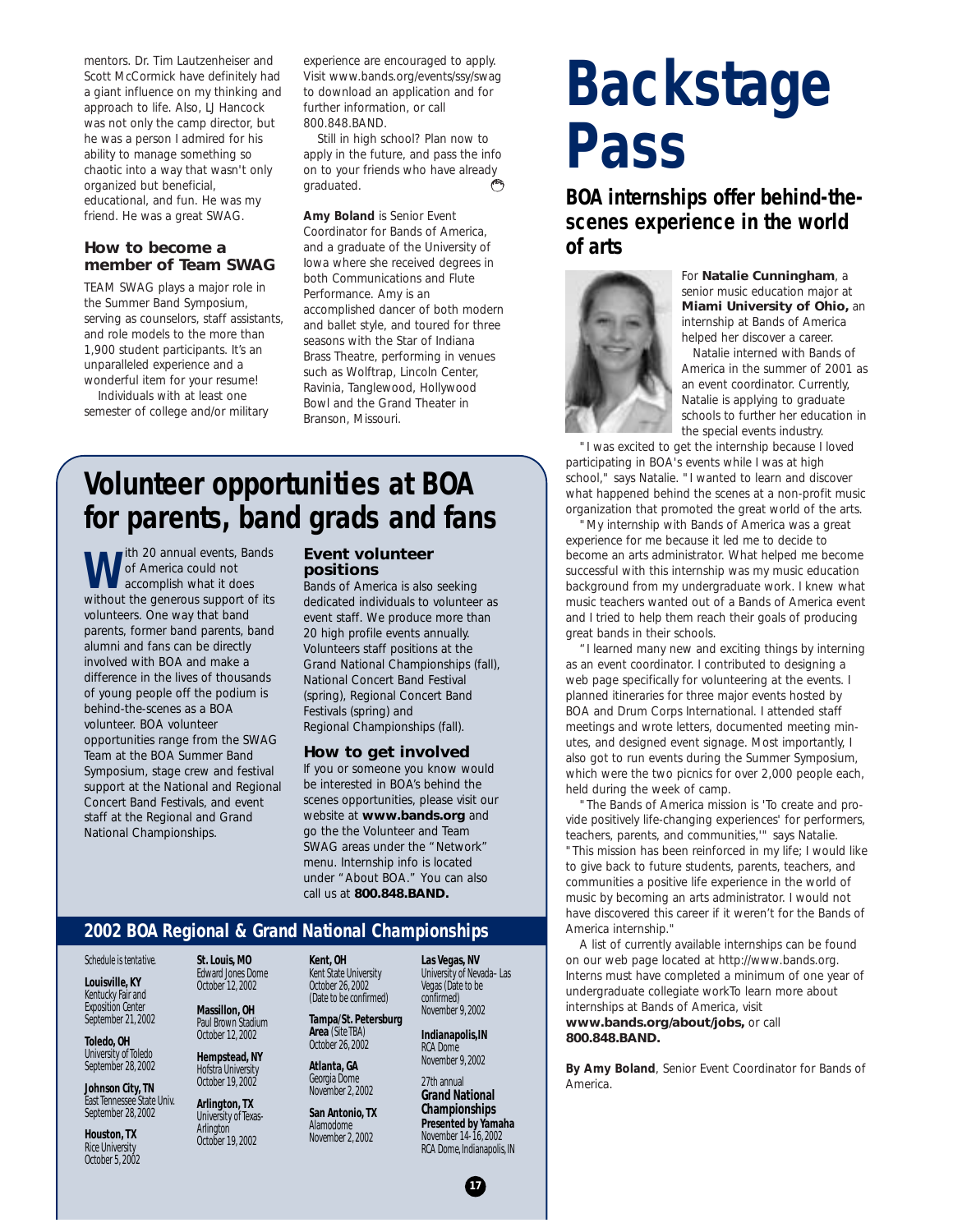#### MASTER CLASS SOUND OFF

### **Paving the way**

#### **By Anthony Mason, Julliard School of Music, NYC**

s a graduate from<br>high school and<br>current college<br>dent, I have time to s a graduate from high school and a current college stureflect back on the six priceless years of my life that I spent in my high school band. During those years, I was completely unaware of the positive effects band was having on my psyche, my physical and mental health, and above all, my overall character as a person and artist.

Music is my life, but without the direction of my peers and directors in high school, I would be a lost soul. My experience with the band proved to be a great help in my decision to make music my career choice. I have learned from my band directors that it takes hard work, sacrifice and strong motivation to be successful. Understanding this has given me the self-confidence I need to work my way to the gates of success and the ability to adjust to the hardships of a professional career. I also know that I must make the correct personal choices throughout my life.

As long as I stay bound to my directors' simple credo, "Do the right thing at the right time," I know that I will do just fine.

I am currently a freshman at the Juilliard School in New York and I am having the time of my life. However, I did not get to this point by sheer luck; it was from the life lessons that were religiously taught to me from my first day of band. I know in my heart that if I had



never joined band, I would certainly not be sitting where I am today. Being a part of the band helped me to realize a personal dream that had been dormant for many years. Living out any dream takes hard work and sacrifice. Band gave me the proper foundations I needed to work hard to attain success in not only music, but in life.

Playing in a band teaches you to be successful overall, but perhaps one of the greatest benefits of all to playing in a band is that it is FUN! I can't remember having more fun at parties or amusement parks than I did with the band. Even if you're not looking at music as a life-long career, it's hard not to have a good time when you're surrounded with fun people!

Playing in your high school band may not be the best activity for everyone like it was for me, but it paid off in many ways which words cannot begin to describe. Those of you who have marched competitively in local and state competitions know what it is like to be part of a band family; cheering for one another, crying on each other's shoulders, and possessing that one common link between all musicians: the desire to create wonderful music and share it with the rest of the world. That one common trait is what keeps me motivated as a musician, and I hope that you, my fellow music students, share this same experience. ويحتهم

### **Practice makes perfect**

#### **by Mary Karen Clardy**

**D** aily practice is necessary for musicians at every stage, including beginners, intermediate, advanced, and professional performers. Tone and technique are developed and maintained through practice, and a routine should be constantly revised in order to work on specific difficulties, new concepts, and to avoid boredom, which occurs through the repetitive process of using the same methods or materials on a daily basis. In addition to embouchure strengthening and muscle development, practice should be an opportunity to explore solutions for difficult finger patterns, breath control issues, and questions of musical phrasing. Individual strengths and weaknesses change constantly, so remember to listen and adjust practice to reflect current challenges. Here are my suggestions to increase efficiency in practice and "raise the bar" in your own flute playing.

#### **Identify the key and**

**time signature.** Play the scale and arpeggio in various ways (slurred, articulated, backwards, forwards) to prepare for all musical situations. Count several measures aloud to establish the meter and pulse.

#### **Visually scan the music.**

Identify musical patterns such as scale/ arpeggio fragments, sequences, repetitions, transpositions, similar rhythms, etc., to improve accuracy and reduce practice time.

**Count and sing/verbalize**. Practicing once aloud before adding the compli-

cation of the mechanics of playing increases efficiency in learning. Even if you aren't on the way to a career at the Metropolitan Opera, sing or say the names of the pitches aloud as you finger the notes to speed up the learning process!

**Play perfectly the first time.** Choose a slower speed than marked in order to play perfectly the first time. This builds confidence, musical accuracy, and improves the final product by eliminating the need to correct a mistake that occurs when playing too fast the first time.

**Create an exercise from the difficult parts.** After you identify the challenging technical passages, write your own exercises for practice. This develops independence of thought and increases concentration skills. Try these examples: up or down an octave, different rhythms, transposed, order of pitches reversed, etc.

#### **Record your practice**.

Listen to the recording as you watch the score, identifying and marking the mistakes you hear. This will develop listening skills and focus on the issue of "what we play" versus "what we think we play." Accurate listening involves guidance from teachers and conductors plus experience, so establish good listening habits by recording practice sessions.

#### **Vary your practice rou-**

**tine.** Changing the order of daily practice eliminates mental boredom, adding excitement and energy to your practice. For example, alternate repertoire with exercises or etudes, then leave some "free time" for sightreading, duets, or improvisation.

#### **Enjoy your practice.**

Attitude determines success in every activity, so approach practice with a positive attitude. Keep your energy level high by taking breaks, then reward great practice with an activity you enjoy such as a walk outside, a glass of water, a telephone call to a friend, etc.

Learning new practice methods develops concentration and improves technique at any age, so try these simple suggestions for immediate results in your daily practice. Remember, "More enjoyable practice leads to more practice!" وجحفهم



*Mary Karen Clardy, Professor of Flute in the College of Music at the University of North Texas, tours as a solo and chamber artist throughout the US, Europe, Asia and South America. Renowned as a teacher, her students regularly win top prizes in national and international competitions and hold positions in orchestras, universities and colleges throughout the world.*

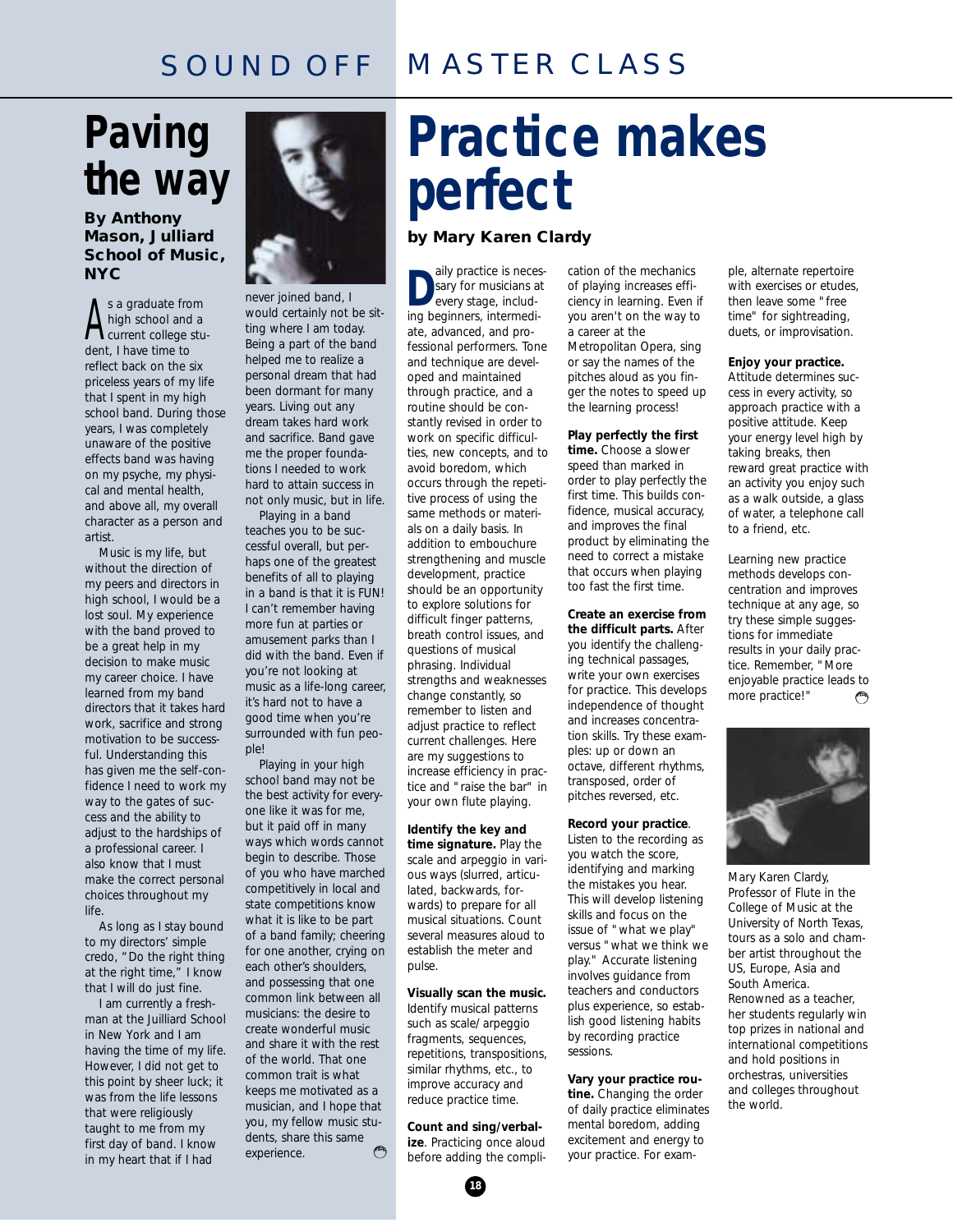#### MASTER CLASS

### **Body shop Motivating your color guard during the off-season**

**By Larry Rebillot, BOA Summer Symposium Color guard Coordinator**

**C** rehearse for five an you imagine if your band didn't months in the winter and spring? This is an unreal proposal. The musicians could not practice essential preparation to grow musically from year to year. Thus most music programs continue all year long with classroom rehearsals, concerts, festivals and individual practice to fuel their musical abilities. However, color guards often take this unreal path of action. Many color guards finish the fall season only to pack up their equipment until try-outs in the spring. And year after year, new members join, barely have time to learn the essential basics of modern-day pageantry, learn the fall show and are performing every weekend. Although more and more music departments are offering winter guard programs, indoor guard can often be a rewarding performing experience but an expensive and time consuming project for any band. If your school is fortunate enough to have a winter program, continued training and performing ideas are available. But to the rest of the one season color guards, many options can be taken to motivate during the off season. Whether your team has an experienced staff or is student run, color guard throughout the year can take many different paths and lead to adventures that can broaden your



ensembles training and performing experiences.

#### **RECRUIT EARLY–**Finding

new talent in your school with so many student activities is an obstacle. With cheering, dance teams, show choir and musicals often depleting the talent pool, creative recruiting can bring new members. Create a recruiting folder with information from your band director, schedules, testimonials from guard members, and other cool info about your team. This can be very helpful in answering all the questions students and their parents have about band and color guard. Plan a video/ pizza gathering after school or after a weekend basketball game. View favorite band and guard shows and tell stories of why you are involved in pageantry while enjoying the social environment. Go to a local winter guard event as a group. Get information from your director and motivate your team by watching and cheering on your peers. Be sure to include the middle school studentsthey are an untapped

gold mine of talent and first-time involvement.

#### **BEGIN REHEARSALS–**As with any activity or sport,

the more practice, the better the performance. Starting the process of recruiting and setting up rehearsals is as simple as a sign-up sheet and school announcements. As student leaders, speak to your guard staff and /or band director and help with checking schedules, rehearsal locations, making sure equipment is maintained and ready for rehearsing. Perhaps begin with a movement or dance class by a senior dancer or a former member, or even a local dance teacher. A set weekly time could continue year round and even involve other dancers from the school. Conditioning also is a consideration for both body and equipment and preparing the body earlier will enhance the physical abilities. Equipment rehearsals need to be a fun yet slow process. Learning correctly the first time eases future problems. Give examples of right and wrong, allow new members time to

learn and grow and be very positive in your comments. Remember how you started, show your inspiration and motivation and reflect the best of what guard does.

#### **CREATE A COLOR**

**GUARD GUIDE–**Prepare a simple color guard manual for the team. Use this idea as a service project or activity for returning members to use as team bonding. Give information on dance terms, guard exercises and glossary of positions, moves and tosses, motivation ideas and history of bands and pageantry. Use common PC layout and design features and you can a have a very professional look too. The manual can be used as a start for your drill book for the fall and can be passed down to future leaders on your team. This guide may also set the ground rules for the year, the more organized and prepared the team is, the better the performance.

#### **PREPARE A SPRING PERFORMANCE–**Create a

performance troupe of returning members to perform at your spring music or arts concert. Select a piece of music and prepare a simple piece or routine to showcase your group's talents. A few short rehearsals with experienced performers can get that added spark back into your team's motivation for the coming year and can be an excellent recruiting vehicle. Use dance as a solid base in creating your work and show how flags and spinning equipment can be daring and exciting. Gathering previous routine and show ideas and re-working them can allow phrases to come to life with new music. Consider smaller performing areas and

smaller ensembles and allow all ideas to give you the best opportunity to help the team.

#### **SPECIAL TRAINING SESSIONS–**Invite a color

guard or dance expert to give a clinic to your group. A local dance teacher or professional dancer to train for an afternoon or a former guard member who has continued his/her guard career would be a great way to expand your team's knowledge and to motivate in the down months. This idea could also be expanded and used as a clinic for other local color guards. A full day of dance and color guard in the spring can get the blood rushing to those hands and feet and bring back all the aches and pains of color guard. But preparation should be considered to make any activity a success and involving your directors and parents can insure better success.

Spring training in any form will motivate and help maintain a successful color guard program. Using some simple ideas can enhance the future of your program and prepare your team for the coming season. تيهيها



*Larry Rebillot is BOA's Summer Symposium Color guard Coordinator. His performing and teaching experience spans three decades and includes the Bluecoats Drum & Bugle Corps, Pride of Cincinnati, the Calgary Stampede Band, Bridgemen Drum & Bugle Corps and numerous winterguards and h.s. color guards.*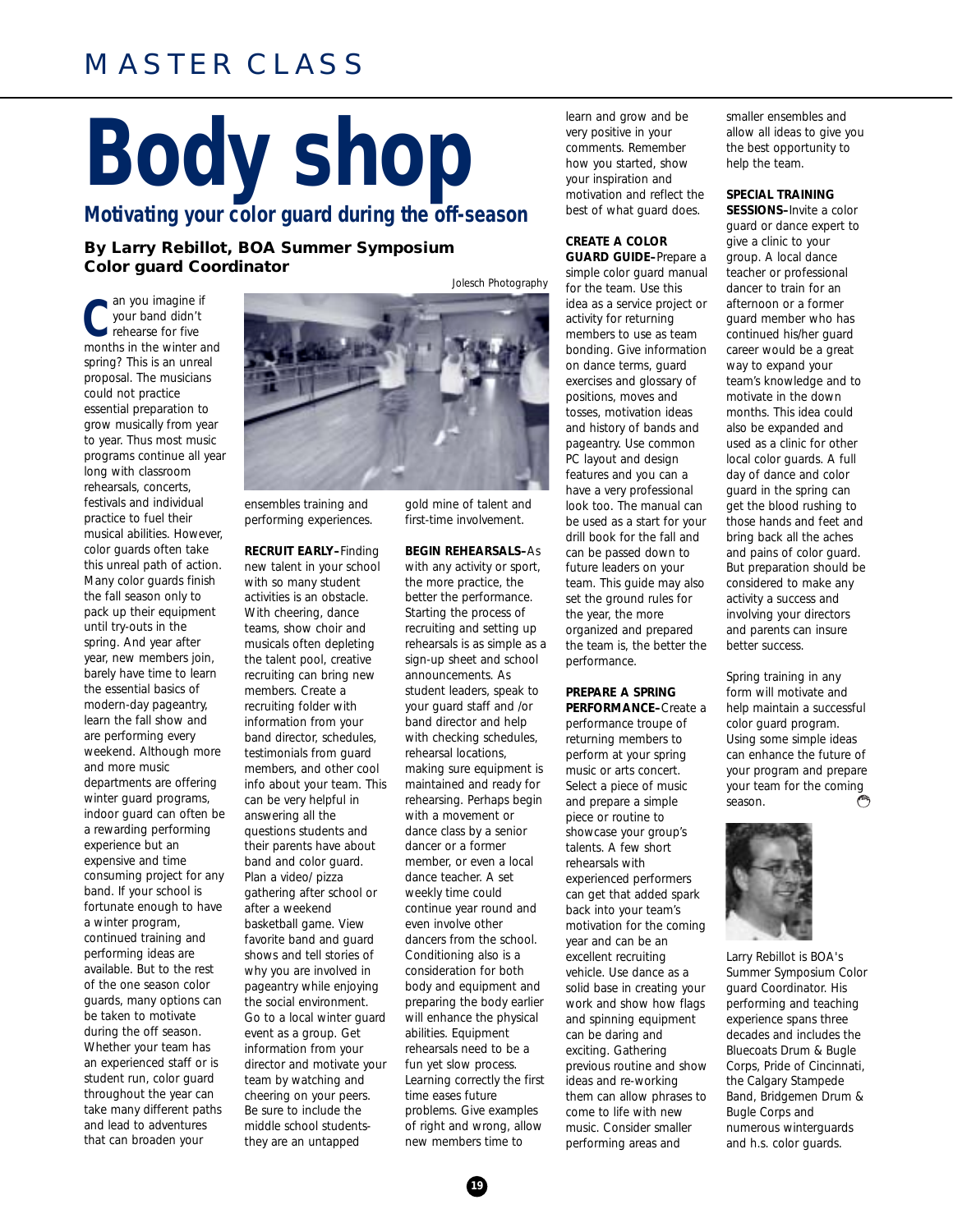#### SOUND OFF

#### **boa network members**

### **One chance Making the most of your**

#### **By Katie Naber, alumni, Lake Park H.S. Band, IL**

**Ten years ago a middle school band director loaned twin sisters Katrina and Christina Naber a saxophone and clarinet because they could not afford to rent instruments. That act of kindness changed the course of their lives. Both are now freshmen attending college on full four year scholarships. The following is an essay Katie wrote while in high school.**



T he door of the airlock slowly lifts and the thick green astroturf becomes visible. The roar of thousands of people clapping for the band on the field sends ripples of chills throughout our band. The echoes of the music being played on the field reach us moments after it has been played. Lifting our eyes we can see the huge screens displaying the band marching and playing and the color guard performing on the field; but we never watch. We stand in perfect blue lines, not a trace of movement or a sign of emotion is visible as we individually run a flawless show through our minds, knowing nothing less than excellence can or will be performed. A powerful and solid step is placed

while the most beautiful and expressive note played; only perfection is acceptable at this level. He walks down the rows the man known to some as unemotional and difficult to please - and a tiny tear falls slowly from behind his glasses. He shakes a senior's hand, thanks them, and looks for another while the band behind him plays on.

The music in the stadium stops as the thunder of thousands clapping once again fills the stadium.

"In life, how many chances do you get?" "ONE!"

Although few people hear our response to our band director's question outside of the airlock, it is the answer to what drives

every single one of us in performance, and perhaps life. Those who do not listen for the strong emotion in our one syllable word over the roar of the crowd will never understand the meaning of Lake Park Marching Band. Some people think we bring highly paid staff in from around the world when in fact our alumni are drilling us on the field. We hear rumors of thousands of dollars spent on color guard costumes and flags while in reality

"Mamma G" sits home at her sewing machine creating magic. We hear stories of hundreds of hours we spend practicing as we sit in our bedrooms studying....knowing that if we don't make the grades we won't be permitted to perform, no matter how important our part. We dream of the indoor stadium we will never have as we unsuccessfully attempt to warm our frozen fingers in our pockets and pick icicles off our horns. Still, we remain focused. We take every season, every contest, every practice, and every set one precise step at a time, knowing every moment is fleeting. Each practice is a performance and each performance is exactly as practice. One loose moment in a rehearsal means that chance to practice was lost. One loose moment in a prelims performance and there is no second chance. First impressions only come once, as do final impressions and all those in between.

We step on to the field and march to the warm up block, not looking at the crowd or the bare green turf, but at the hat in front of us, realizing success is as much that person's responsibility as our own. One person missing from a practice or performance holds back the entire band. Marching band is a team activity with no alternates; each person has an important role. If one person is missing one less blue dot is completing the picture, one less chord is balancing the sound. We round the corner and line up on the fifty-yard line using the feet of the people on either side to place our dot.

"Ready, halt!" His hands close and with it so do our feet. Again, not a person moves as the crowd rustles behind us. The horns flick up to a precise angle as his hands pop up. The music pours out of every instrument to form a choral we have made famous.

The horns snap down as the performers make the needed adjustments for fine-tuning. "Mark time mark!" The snare drum crisply taps out the beat as we turn and march towards the crowd. Some seniors blink out the clouds in their eyes as they realize this truly is their last chance, while the freshmen quickly glance up in wonder at the captivated audience clapping and rising to their feet.

"Ready, halt!" And the snare drum taps out it's last beat. We are again motionless as the judges move on to the field with tape recorders and enormous expectations. Our chins are held high and instruments are tensed in

our hands.

"Lake Park Marching Band, you may take the field in Nationals Finals Performance." The majors' hands begin to move, and it is over. No one remembers when it started, if the audience clapped for the soloist, or even the steps they took and the music they played; but it lasted ten minutes.

"Mark time mark!" As we march off the field we know we have performed our best. It is visible in the members blurry eyes and the crowd's standing ovation. Whether or not we take home the first place title and a trophy does not determine the outcome of the competition. We know that we have given our last chance the entirety of our physical and mental abilities. We have performed our perfect show.

You only get one chance. It's a concept most freshmen barely understand and a concept few seniors fail to learn. Each moment counts. Never again can you relive an experience exactly as it once was. You only get one chance to make it فيخطأ perfect.

*"While in high school not only did my daughters belong to marching band," says Katrina and Christina's mother Michele Naber, "they also joined winterguard, worked part time at the airport to pay for flying lessons (both are private pilots), and did volunteer work. Christina graduated with seven scholarships. Katrina had a nomination to the Air Force Academy from Congressman Henry Hyde. I truly believe that their participation in Marching Band helped make my daughters the success that they are."*

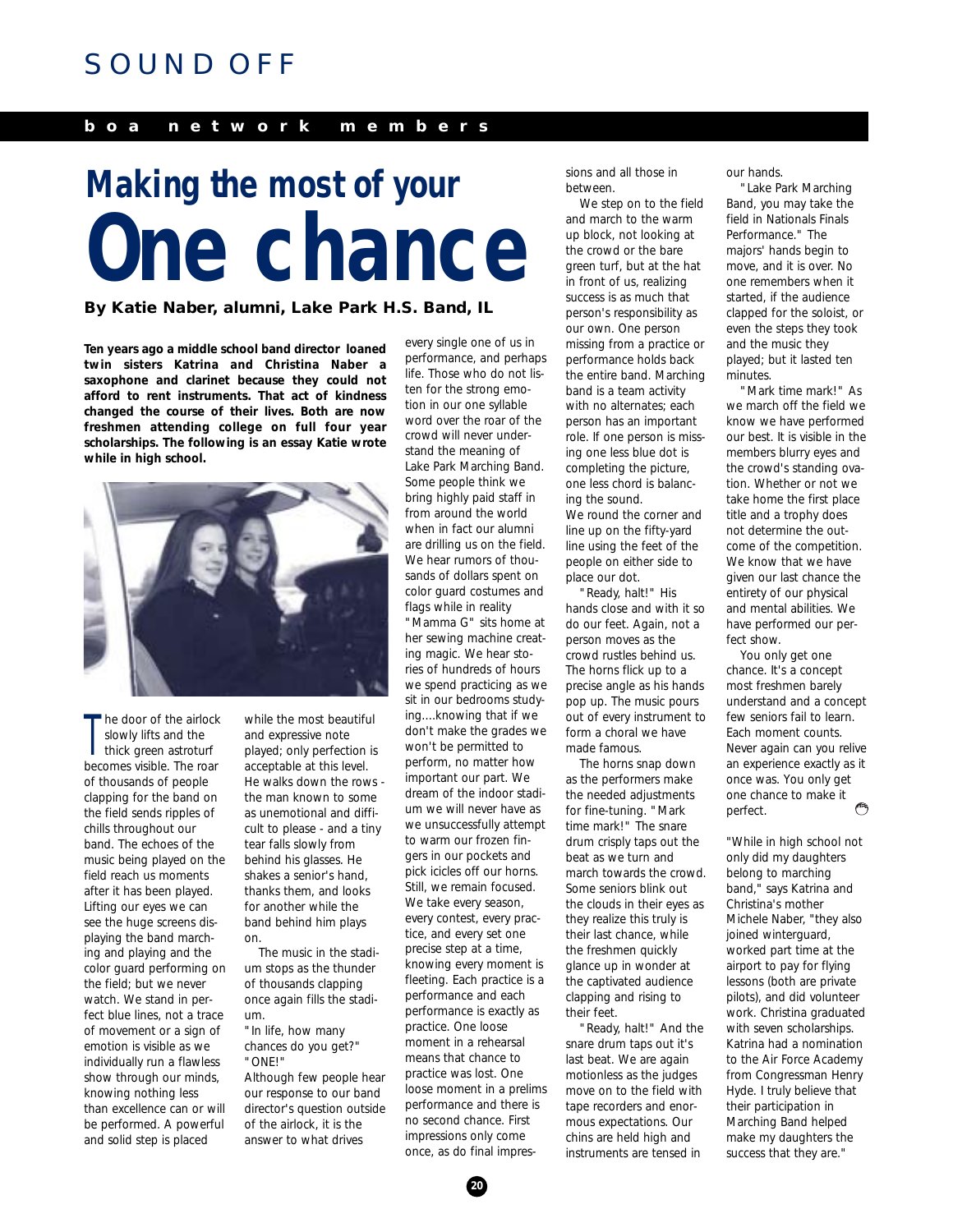**"B** ands of America<br>B is proud to pres-<br>Bent, in Grand is proud to present, in Grand National competition, Drum Major Jason Atwood and the Norwin High School Knights!!"

My band director's impersonation of one of BOA's most recognizable announcers, Chuck Henson, boomed across a long ranger during a cold, snowy final run-through of the show in early November 1997 outside the Indiana National Guard Armory near Indianapolis. The person this voice belonged to makes me stand out in a crowd in everything I do, even today, over four years later.



*Jolesch Photography*

applying for the United States Naval Academy in Annapolis, MD. This was my ultimate goal. One of the final steps is obtaining a nomination from your

**L.J. (left) accepts the directors' championship ring from BOA Director of Band Relations Cam Stasa, after Norwin's 1999 Regional Championship win at Hofstra University, NY.**

this lesson with me even today: you are only as good as what you can give and you can only give what you have. I chose to give

rather than take from the group and it got me what I wanted in the end. The days leading up to my decision also taught me a lesson: truly great friends

#### generations. We can know that his one small flame has grown to an immense glow that can never be dimmed.

Why do I stand out in a crowd? Because I know that because of one man, I have the confidence and the strength to make my mark on the world and

change something for the better. I learned it all through band. Why should you join band? You too might find yourself under the direction of someone like this, someone that cares more about you than you care about yourself. And why pass up that opportunity? Why cheat yourself out of the friendships and lessons you need in life? Why do I, and so many other people, stand out in a crowd? That question can be answered in three words: Louis Joseph Hancock. پيم

#### **Remembering L.J. Hancock**

On Sunday, January 6, the band world and Bands of America lost a great educator and a beloved friend when L.J. Hancock died suddenly. L.J. was an integral part of Bands of America for more than two decades. Thousands knew and loved him as camp director at the BOA Summer Band Symposium. He also served for many years on BOA's Advisory Boards. L.J. was the band director at Norwin High School in North Huntingdon, Pennsylvania the past 27 years, winning the 1982 Grand National Championship and several Regional Championships throughout the 80's, 90's and in 2000. He was a 1970 graduate of Norwin High School and a 1974 graduate of Gettysburg College. L.J. was a leader in the activity and beloved by his colleagues, students and admirers across the country.

#### **Donations being accepted for the L.J. Hancock Scholarship Fund**

In honor of L.J.'s life and work as a teacher and mentor, Bands of America and The Revelli Foundation have created a fund for the L.J. Hancock Scholarship. This scholarship will be awarded by The Revelli Foundation to a high school senior who will attend college as a music education major, intending to be a band director.

#### **Mark Camphouse commission will pay tribute to L.J.'s life and work**

Mark Camphouse has accepted a commission to honor L.J. Hancock's life and work, commissioned by Bands of America. The piece will be debuted in 2002 at the Bands of America Summer Band Symposium.

The goal is to raise \$15,000 to go towards the commission and to fund the \$10,000 endowment for the \$1,000 annual scholarship award. Donations of \$100 or greater are suggested, however, all donations will be gladly accepted for the fund and are tax-deductible.

Donations can be made to: The L.J. Hancock Scholarship Fund, c/o The Revelli Foundation, 522 Pratt Ave. North, Schaumburg, IL 60193. Please make chedks payable to The Revelli Foundation.

### **Life Lessons What I learned about life from my band director**

#### **By Jason Atwood, alumni, Norwin H.S. Band, PA**

It wasn't so much that one performance, or that day, or even that weekend. The beginning of the end of my high school band career started a few months before that day. I had just gotten picked to be Drum Major and we attended one of Dr. Tim's leadership conferences at Trinity High School. It was at this conference I first met Dr. Tim. Dr. Tim's message was clear: leadership is about giving, not bossing. You have to get the tools and use them. You need to put everyone else before yourself. I took these words to heart and applied them to, not only my band, but to my life. The person I mentioned earlier took this new motivation I had and directed it to a positive goal. He showed me that this was the real way to become a leader, to make me stand out in a crowd.

This philosophy was finally put to a test just before Grand Nationals. My entire Junior and Senior years were spent

Congressman. I had been chosen to be one of the final applicants that were interviewed and considered for the nomination. I got my letter from Congressman Klink's office with my scheduled date and time for my interview: a few hours before our Grand National Prelim performance. I was faced with one of my toughest dilemmas: my future or my band. This person I have been referring to encouraged me to make my own decision and no matter what I chose, he would support me and help me. After much deliberation, and pondering Dr. Tim's message, I decided that the band needed me and I should put them before myself. I wrote a letter explaining the situation to Congressman Klink and how difficult it was to reach this conclusion. He gave me the nomination anyway.

I will never forget the lesson I learned from the whole experience. I carry

will stand beside you and hold you up when you are faced with life's toughest decisions.

Mr. Hancock was more than my band director or my teacher; he was my friend, my brother, my shoulder to cry on and the kick in the butt when I needed it. He taught me about life, about leading and about myself. I would not be who I am today if it wasn't for this man. I know I speak for every person who has ever been under his baton: we stand out in a crowd because this man has touched us all.

On January 6, 2002 the candle that was this man was extinguished; however, because of him, literally thousands of people have built fires from his single flame. In this time of fear in our country, people he has touched protect our shores. In this time of economic distress, people he has touched run businesses. We can know that people he has touched will teach future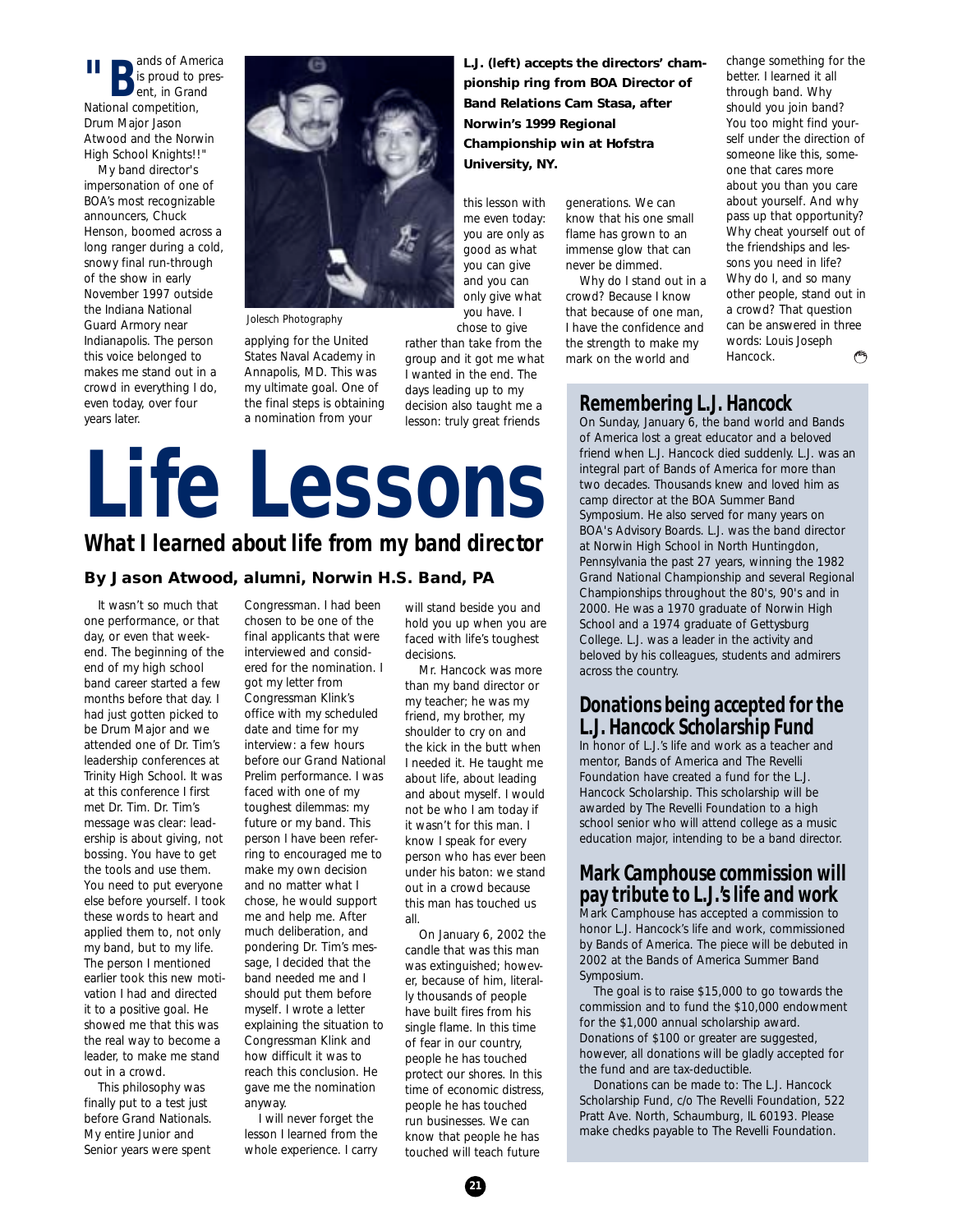**Join the free BOA Network online and get full results\*, judges recaps\* and view and order photographs from all 14 BOA 2001 Regionals & the Grand National Championships at**

### **www.bands.org**

#### **Grand National Championships**

## **Front and Central**

**Lawrence Central H.S., IN wins the 2001 BOA Grand National Championships**

**Story by Michael Boo**

Mat was perhaps the most competitive BOA<br>Grand Nationals in several years was presen<br>on November 10, 2001 at the RCA Dome in Grand Nationals in several years was presented on November 10, 2001 at the RCA Dome in Indianapolis, Indiana. Saturday evening's Finals was filled with outstanding performances and a surprise finish. Never before in the history of Bands of America have five–count them, *five*–bands come within one point of the National Championship in the same year.

**Lawrence Central H.S., Indianapolis, IN, 2001 Grand National Champion**

Those in attendance will most remember the surprising "upset" by Lawrence Central High School,



Indianapolis, IN, as the band won it's first-ever BOA Grand Nationals Championship. Lawrence Central finished first after two days of preliminary competition, however, took no caption awards in Semi-Finals or Finals and was not among the top three in their class in Semi-Finals. But in Finals, a score of 96.40 (4th in Music, tie for 2nd in Visual, and 2nd in GE), with strong caption finishes throughout, was enough to do the trick. This was unexpected following the earlier awards presented, proving that at any moment, any of these bands can win with a great performance. Lawrence Central is

under the direction of **Randy Greenwell** and **Matt James.** Lawrence Central's show entitled "Metamorphosis: Ancient Myth to Modern Vision," was based on Michael Kamen's heart-wrenching "The New Moon in the Old Moon's Arms." Capturing the flavor of Native

rhythmic sensibilities, the show wove nativesounding melodies like musical threads in a Navajo rug. Soloists expertly created native

wind sounds, and the accompanying melodic framework built a

tapestry that left a profound sense of tribute hanging over the audience even after the band left the field.

**Carmel High School, Indianapolis, IN,** second place (96.35) and Class AAA National Champion, once again presented original music by band director Richard Saucedo, this year titled "The Danse."

Rounding out the finalists were:

**Plymouth-Canton Educational Park, Canton, MI,** Clay Wachholz, Director, third place (95.90)

**L.D. Bell High School Hurst, TX,** Joe Grzybowski, Director, fourth place (95.85)

**Marian Catholic High School, Chicago Heights, IL,** Greg Bimm, Director, fifth place (95.45)

**Tarpon Springs High School, Tarpon Springs, FL,** Kevin Ford, Director, sixth place (93.20) and Class AA National Champion

**Kiski Area High School, Vandergrift, PA,** George Wozniak, Director, seventh place (92.90)

**Lake Park High School, Roselle, IL,** Kenneth Snoeck, Director, eighth place (89.25)

**Avon High School, Avon IN,** Jay Webb, Director, ninth place, (87.90)

**Center Grove High School, Greenwood, IN,** Kevin Schuessler, Director, tenth place (87.65)

**Irmo High School, Columbia, SC,** Kenneth Turner, Director, eleventh place (86.95)

**Broken Arrow Sr. High School, Broken Arrow, OK,** Scott Tomlinson and Tom Stout, Directors, twelfth place (86.00).

Earlier in the evening, **Bellbrook High School, Bellbrook, OH,** David Carbone and Barbara Siler, Directors, opened the Finals show with in Class A championship exhibition, with a program based on Eric Whitacre's "Ghost Train."

This was one incredible show. If you've never been to a live BOA Grand Nationals, consider celebrating the youth of America with a visit to the RCA Dome during **November 14-16, 2002.**

*Michael Boo is a creative writer who also writes the program books and CD liner notes for Drum Corps International. His review of the 2001 Grand National Finals was written onsite during the Finals show.*



American folklore and